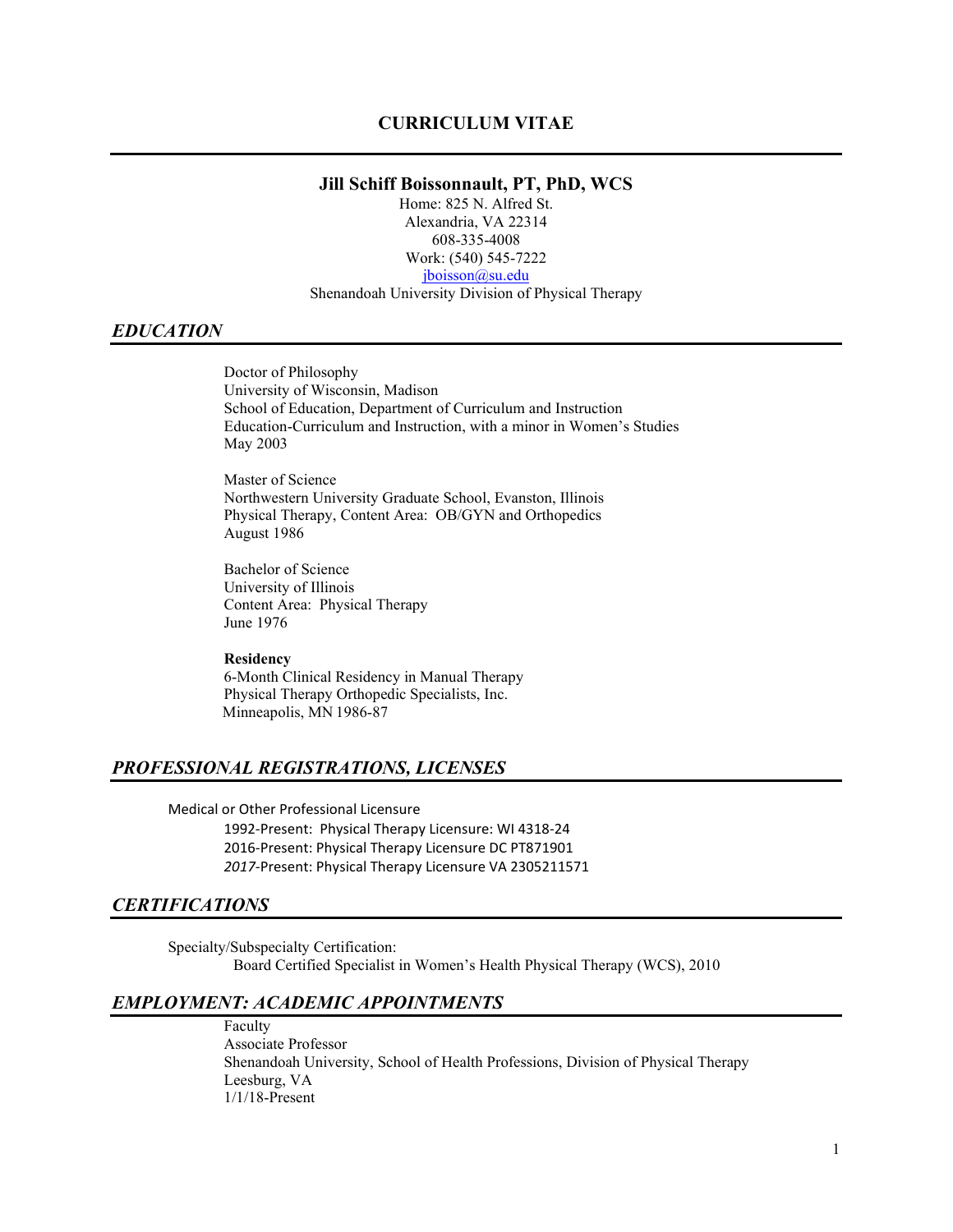Faculty Associate Professor The George Washington University, School of Medicine and Health Sciences Department of Physical Therapy and Health Sciences Washington, DC 1/16 – 12/31/17 Adjunct Faculty 1/1/18-Present

#### Faculty

Associate Professor (Clinical Health Science Track) University of Wisconsin-Madison, School of Medicine and Public Health, Department of Orthopedics and Rehabilitation, Physical therapy Program Madison, Wisconsin 2003-2015

 Residency Director UWHC/Meriter Orthopedic Physical Therapy Clinical Residency Madison, WI (as part of academic appointment at UW-Madison DPT Program) 2009-2015

 Adjunct Instructor/Contract Administrator Northwestern University Medical School, Programs in Physical Therapy Chicago, IL 6/1984-6/1986

### *ADDITIONAL EMPLOYMENT*

1. Instructor, and member of curriculum, research, and admissions committees in the Orthopedic Clinical Residency, UW-Health and Meriter hospitals 1999-2015 *(Became Director of this Residency in June of 2009)*

2. Physical Therapist Meriter Hospital Madison, WI January 2004-2010 (in a consultative role only as of 2007-June)

3. Adjunct Clinical Faculty (Preceptor) University of Wisconsin, Madison 1997-2003

4. Physical Therapy Program Coordinator, and Clinical Coordinator of Clinical Education (CCCE) Meriter Hospital Madison, WI January 1994-2004

5. Physical Therapist 3 Spine Center Physical Therapy University of Wisconsin Hospital and Clinics Madison, WI September 1992- January 1994

6. Staff Physical Therapist Physical Therapy Orthopedic Specialists, Inc.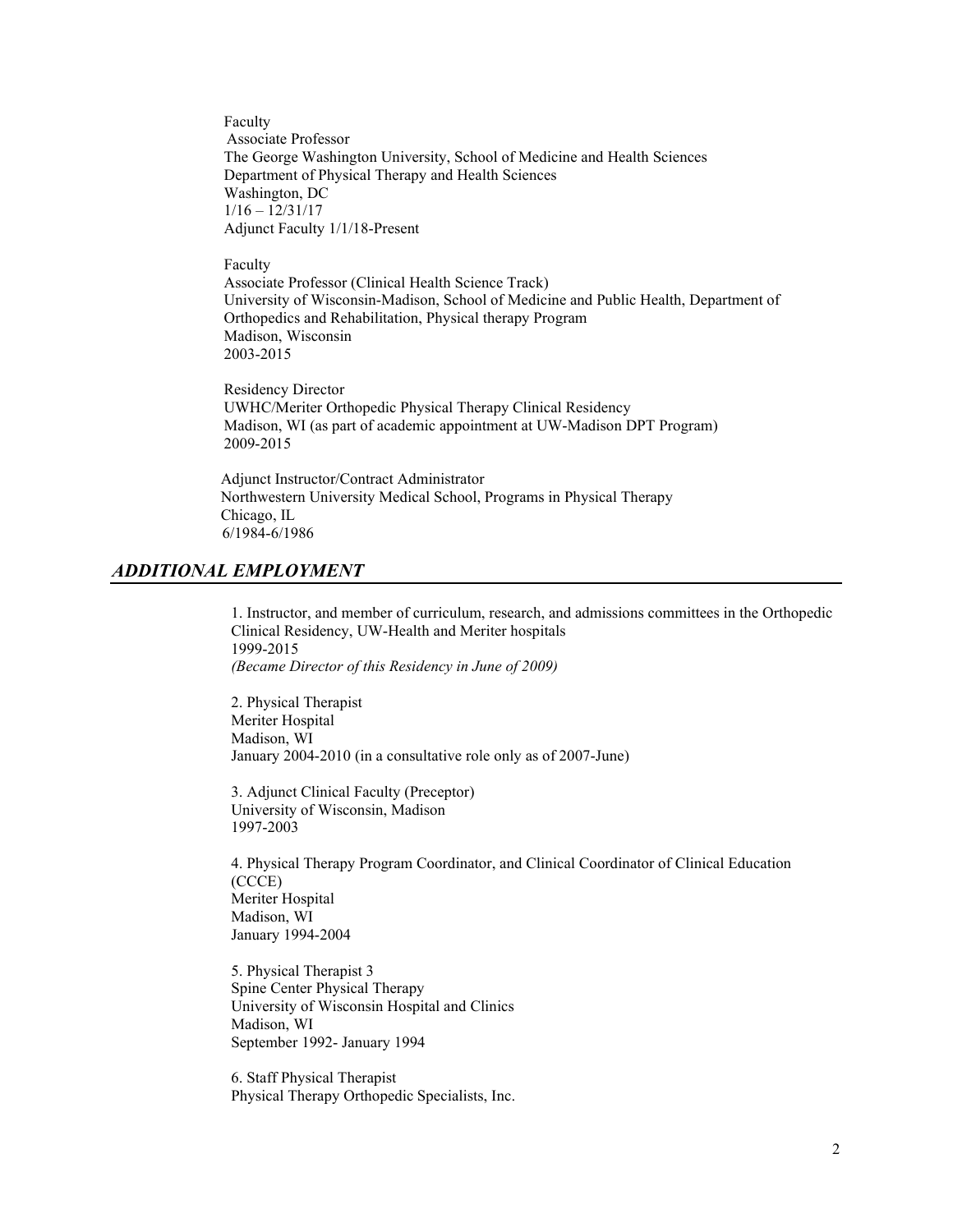Minneapolis, MN October 1986 - July 1992

7. Prenatal Exercise Instructor Private Contractor for Pamela Schrock, PT, Ph.D. Chicago, IL September 1985 - May 1986

8. Contract Physical Therapist Home Health Services, Chicago North Chicago, IL January 1983-December, 1983

9. Prenatal Exercise Instructor Physique Boutique Exercise Studio Chicago, IL October 1982 - September 1983

10. Assistant Director Rehab Services and Staff Physical Therapist Wesley Woods Health Center Atlanta, GA May 1981 -September 1982

11. Supervisor, Physical Therapy Department Penrose Community Hospital Colorado Springs, CO July 1979 - May 1980

12. Staff Physical Therapist Tulane Medical Center New Orleans, LA Jan. 1978 – June 1978 Jan. 31 - June 1, 1979

13. Staff Physical Therapist/Assistant Supervisor Institute of Physical Medicine and Rehabilitation Peoria, IL June 1976 - January 1978

#### *ACADEMIC TEACHING, UNPAID POSITIONS*

**1.** Guest Lecturer: University of Wisconsin Graduate Program for Nurse Practitioners in Women's Health, Annually, 1999-2009.

- **2.** Guest Lecturer, Touro College, NY, NY: Advanced Masters in Orthopedics, 2-Day seminar on Obstetrics and PT. 1999- 2003.
- **3.** Guest Lecturer University of Wisconsin P.T. School: Incontinence & OB -2-hour presentation as part of PT 534. 1998-2003
- **4.** University of WI Hospital and Clinics and Meriter Hospital Physical Therapy Orthopedic Clinical Residency (1999-2015)

-Unit 2 (Screening Exams) Coordinator and faculty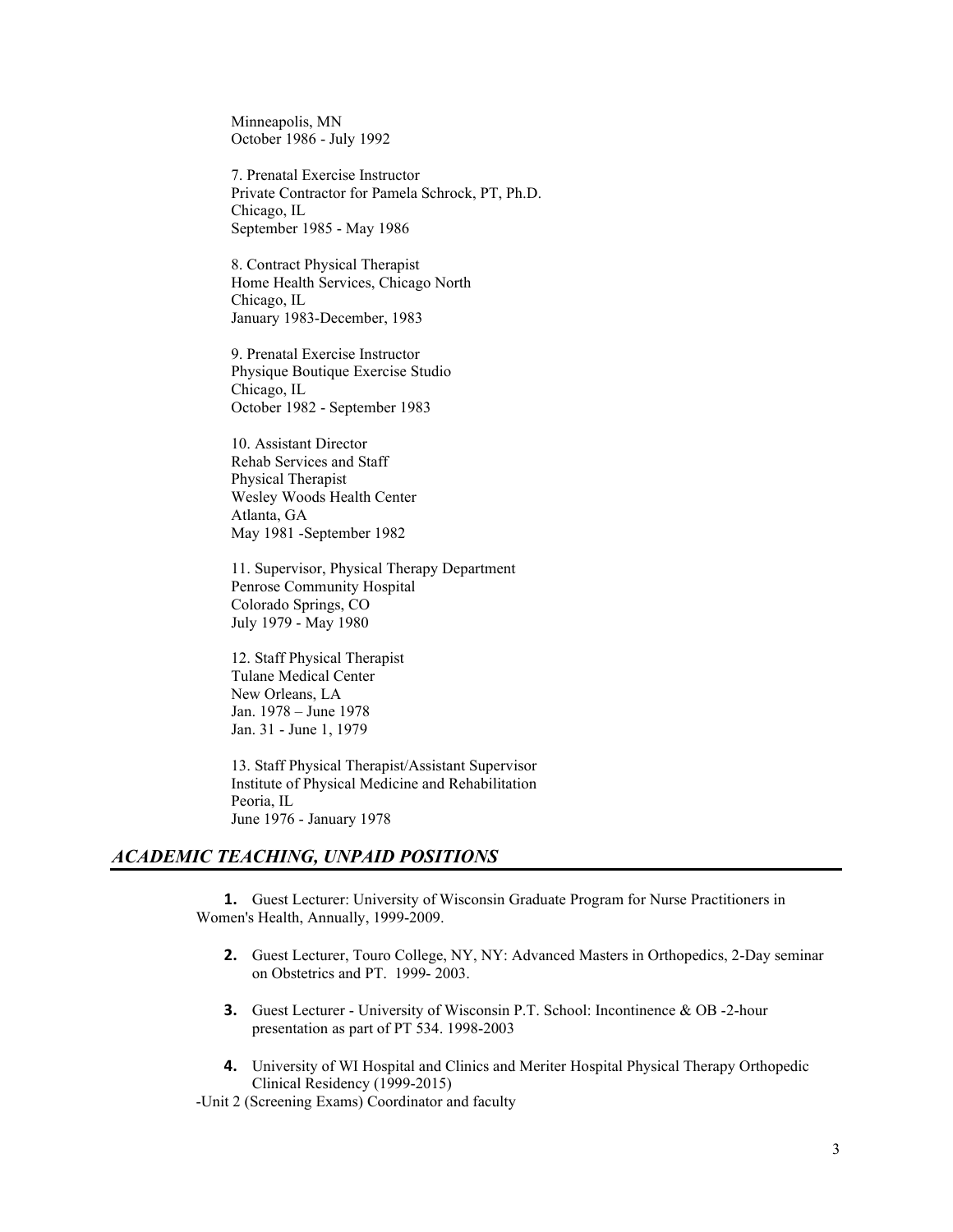-Special Populations Module on Obstetrics-faculty

- **5.** Guest Lecturer Carol College P.T. School. Incontinence lecture. 1998, 1999.
- **6.** Guest Lecturer, University of Minnesota PT Program. Introduction to OB/GYN Physical Therapy. 1991, 1992

**7.** Northwestern Program in Physical Therapy Guest Instructor in OB/GYN elective, 1983, 1985, 1986

# *PEER REVIEWED PUBLICATIONS*

### *(Peer Reviewed Publications-Manuscripts)*

- 1. **Boissonnault J,** Cambier Z, Hetzel S. Inappropriate Patient Sexual Behavior When Working in sensitive areas of the body; results from a national physical therapy survey. Jnl Women's Health PT 2018, in Press.
- 2. Seif G, **Boissonnault JS,** Kraft SV, Bowden MG. Intra-rater Reliability of the ECHOWS Tool for Real-time Assessment of Physical Therapy Student Interviewing Skills: A Pilot Study. Jnl Health Professions Ed. 2018, in Press.
- 3. Cambier Z, **Boissonnault J,** Hetzel S, Plack M**.** Physical Therapy Clinician Response to Inappropriate Patient Sexual Behavior: Results of a National Survey. *Phys Ther*. 2018, in Press.
- 4. **Boissonnault** JS, Cambier Z, Hetzel S, Plack M. Inappropriate Patient Sexual Behavior Directed Towards United States Physical Therapy Clinicians and Students; Prevalence and Risk. Electronically published ahead of print. *Phys Ther*. 2017; 97(11) 1084-1093.
- 5. Gutke A, **Boissonnault J,** Brook G, Stuge B. The severity and impact of pelvic girdle pain and low back pain in pregnancy: a multinational study. *J Women's Health 2017;00(00) 1- 8.*
- 6. **Boissonnault JS**, Anderson K, Figuers C, Dockter M. Survey on Curricular Content for Doctor of Physical Therapy Guidelines for Women´s Health Content in Professional Physical Therapist Education: 2014 Update*. J Womens Health Phys Ther* 2016; 40(2)61- 76.
- 7. Figuers C, **Boissonnault JS**, Nelson P, Dockter M, Anderson K. Technical Report on Using the Systems and Patient Management Model in Women's Health DPT Curricular Guidelines. *J Womens Health Phys Ther* 2016; 40(2)77-83.
- 8. Dockter M, **Boissonnault JS**, Anderson K, Nelson P, Figuers C. Pelvic floor examination training for the DPT student: Results from the academic and clinical communities. *J Womens Health Phys Ther* 2016; 40(2)84-88.
- 9. **Boissonnault JS**, Anderson K, Dockter M, Nelson P, Figuers C. Comparison of Section on Women's Health, APTA, Guidelines on women's health curricular content in entrylevel physical therapy programs; 2005 to 2014. *J Womens Health Phys Ther* 2016; 40(2)89-100.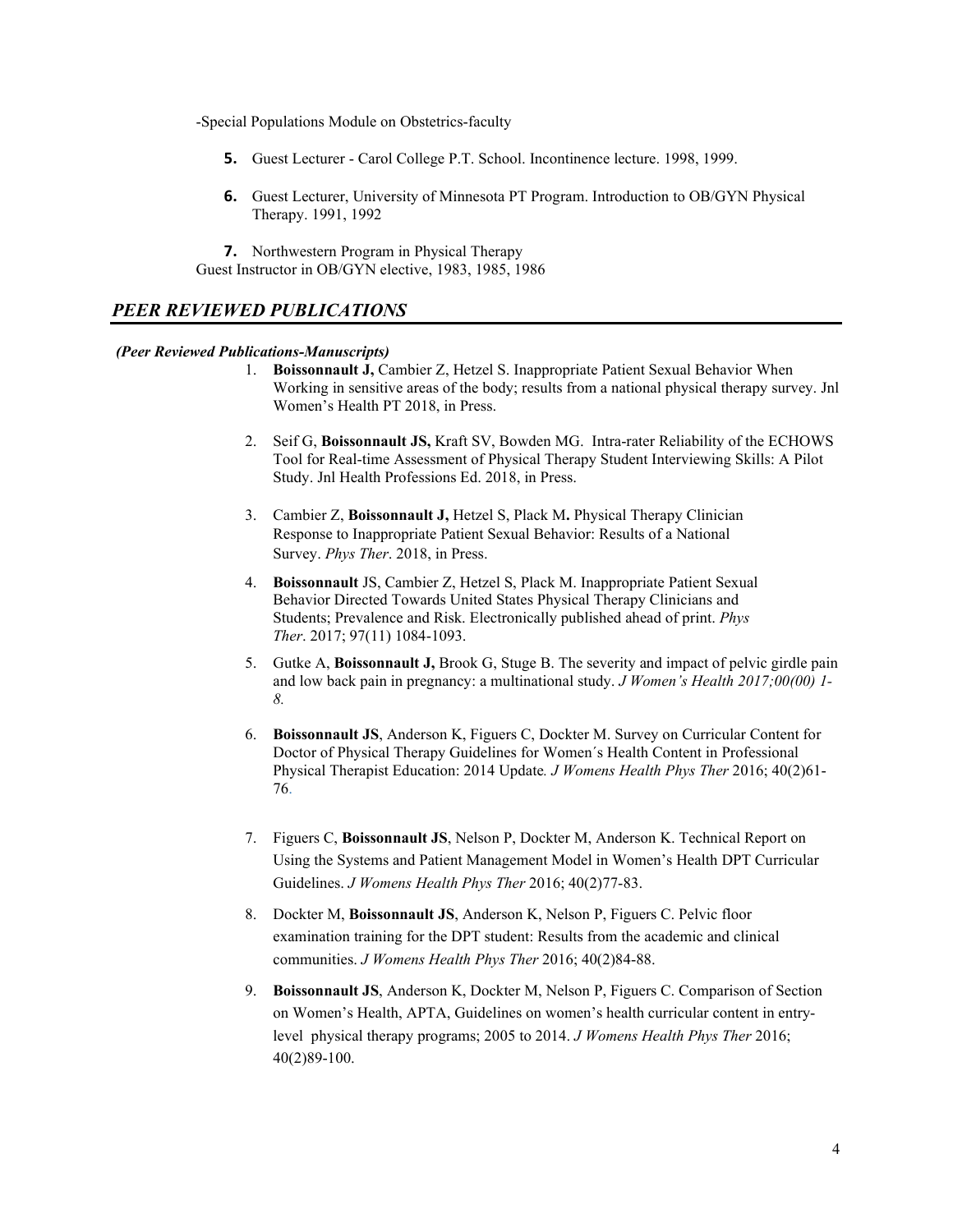- 10. **Boissonnault JS**. A faculty survey on entry-level women's health physical therapy curricular content. *J Womens Health Phys Ther* 2016; 40(2)101-1126.
- 11. **Boissonnault J**, Evans K, Tuttle N, Hetzel S, Boissonnault W. Reliability of the ECHOWS Tool for Assessment of Patient Interviewing Skill. Phys Ther, April 2016, pp. 443-455.
- 12. Magnussen DM, Cal F, **Boissonnault JS**. Effects of a Disability Awareness Program on Student Knowledge of and Attitudes toward People with Disabilities in Southern Belize. Results of a Community-University Partnership. Phys Ther. 2017; 97(4), 408–416.
- 13. **Boissonnault J**, Boissonnault W, Hetzel S. ECHOWS: Development of a Physical Therapy Patient-Interview Student Assessment Tool. A Pilot Study. Jnl Phys Ther Ed 2013; 27(1)35-47.
- 14. **Boissonnault JS**, Klestinski J, Pearcy K. The Role of Exercise in the Management of Pelvic Girdle and Low Back Pain in Pregnancy. A Systematic Review of the Literature. J Women's Health Phys Ther 2012;36(2):69-77.
- 15. **Boissonnault JS**. A review of self-report functional outcome measures utilized in obstetric physical therapy. J Women's Health Phys Ther 2009;33.
- 16. **Boissonnault J**, Bobula S. University of Wisconsin-Madison physical therapy program service-learning in Belize, Central America. HPA Resource; Official Publication of the Section on Health Policy and Administration 2009;9(1):4-6.
- 17. Dockter M, Abraham K, Coe JB, **Boissonnault JS**. Technical Report of Specialty Practice in Women's Health Physical Therapy. Journal of Women's Health Physical Therapy, Vol 32, No.1, 2008. P. 12-25.
- 18. **Boissonnault JS**, Boissonnault WG, Bartoli P. Osteoporosis during the childbearing year. Journal of Women's Health Physical Therapy: 2005, Vol 29, p.28-32.
- 19. **Boissonnault, JS**. An historical review of organized women's health physical therapy. Jnl of the SOWH: 2005, Vol 29,1 Reprinted from the Journal of the ACPWH: 2004, Vol 95.
- 20. Florendo J, **Boissonnault JS**. Scope of Practice in women's Health Physical Therapy; IOPTWH position paper. Jnl of SOWH, APTA.2004, Vol.28,3
- 21. **Boissonnault, JS**. Modifying labor and delivery positions for women with pre-existing spine and pelvic ring dysfunction. Journal of the SOWH, APTA; 2002, June. Vol:26, 9-13.
- 22.Boissonnault, WG, **Boissonnault, JS**. Case Presentation: Transient Osteoporosis of the Hip in Pregnancy. JOSPT, July, 2001 31:359-367.
- 23. **Boissonnault JS**, Blaschak MJ. Incidence of Diastasis Recti During the Childbearing Year. PhysicalTherapy, July 1988: 68, 1082-1086.

#### *(Book Chapters)*

- 1. **Boissonnault JS**, and Stephenson, RG. Special Populations: The Obstetric Client. In, Primary Care for the Physical Therapist, 2<sup>nd</sup> Edition. Boissonnault, WG (Ed). Elsevier, Philadelphia, July 2010
- 2. Irion J, **Boissonnault JS**. Historical perspective of women's health care. In: Women's Health Care in Physical Therapy. Irion J, Irion G Wolters Kluwer/Lippincott Williams & Wilkins, Philadelphia, 2009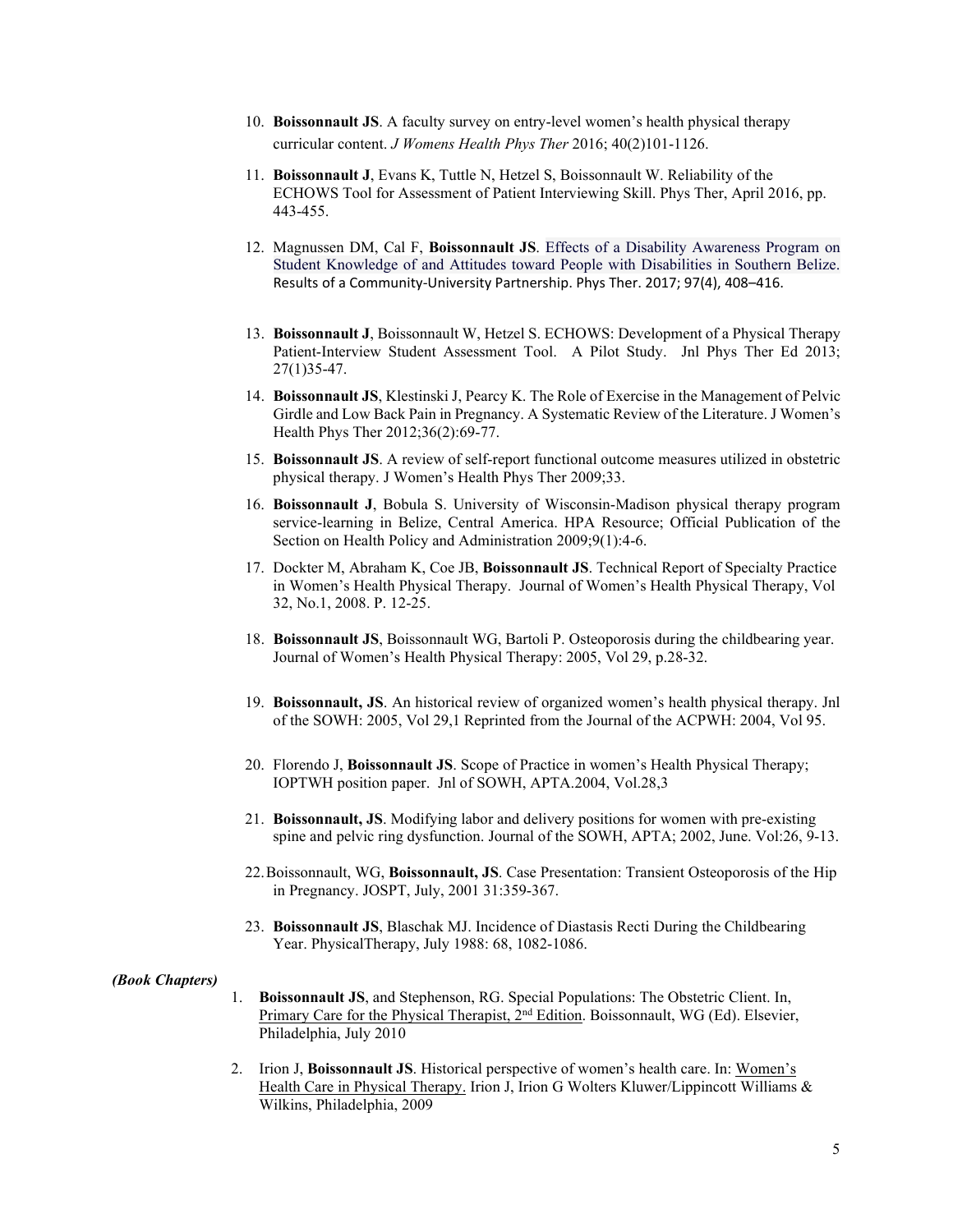- 3. **Boissonnault JS**. Physical therapy management of musculoskeletal dysfunction during pregnancy. In: Women's Health in Physical Therapy. Ed(s) Irion J, Irion G. Wolters Kluwer/Lippincott Williams & Wilkins, Philadelphia, 2009
- 4. **Boissonnault JS**, and Stephenson, RG. Special Populations: The Obstetric Client, in Primary Care for the Physical Therapist. Boissonnault, WG (ED). WB Saunders, Philadelphia, 2004
- 5. **Boissonnault JS**, Madlon-Kay D. The Endocrine System, in: Examination in Physical Therapy - Screening for Medical Disease, 2nd ed., Churchill Livingstone, New York. 1995
- 6. **Boissonnault JS**, Madlon-Kay D. the Endocrine System, in: Examination in Physical Therapy-Screening for Medical disease. Ed. Boissonnault,WG. , Churchill Livingstone , New York.1991.
- 7. **Boissonnault JS**, Kotarinos R. Diastasis Recti, in: Obstetric and Gynecologic Physical Therapy, Wilder, E (Ed). Churchill Livingstone, NY, 1988.

#### *(Published Abstracts of Peer Reviewed Publications and Scientific Presentations)*

- 1. **Boissonnault JS**, Boissonnault WG, Hetzel S. Physiotherapy. Vol 97, Supplement 1, June 2011, eS18-eS1415. Abstracts of World Confederation for Physical Therapy  $16<sup>th</sup>$ International Congress, Amsterdam, The Netherlands, June 2011; ECHOWS: development and validation of a physical therapist assessment instrument for competence in patient history-taking.
- 2. **Boissonnault JS**, Boissonnault WG, Hetzel S. Abstract: ECHOWS: development and validation of a physical therapist assessment instrument for competence in patient historytaking. JOSPT; vol 41,1. 2011, pp. A-88. Platform Presentation, American Academy of Orthopaedic Manipulative Physical Therapists' Annual Meeting, San Antonio TX, October 10, 2010.
- 3. **Boissonnault JS,** Boissonnault WG, Hetzel S.Abstract: ECHOWS: Development of a physical therapist assessment instrument for competence in patient history-taking. Jnl Man manipTher, vol 18, Number 4, 2010, pp.211.
- 4. **Boissonnault JS**. Abstract: A Faculty Survey on Women's Health Curricular Content in US Professional (Entry-Level) Physical Therapy Programs. Jnl Women's Health Phys Ther, 2008.Vol 32, No.1, 28-29.
- 5. **Boissonnault JS**. International Organization of Physical Therapists in Women's Health Strategic Plan; Proceedings, World Confederation for Physical Therapy 15<sup>th</sup> International Congress, Vancouver, BC, Canada, June 2007

#### *(Peer-Reviewed Scientific Poster Presentations)*

- 1. Anderson K, **Boissonnault J**, Dockter M, Nelson P, Figuers C. New Guidelines for Women's Health Content in Professional Physical Therapy Education. World Confederation for Physical Therapy Congress, Cape Town, South Africa, July 2, 2017.
- 2. **Boissonnault J**, Cambier Z, Hetzel S. Inappropriate Patient Sexual Behavior Directed Towards US Physical Therapists, Physical Therapist Assistants and Physical Therapy Students; Prevalence and Risk. American Physical Therapy Association, NEXT conference, Boston MA, June 22, 2017.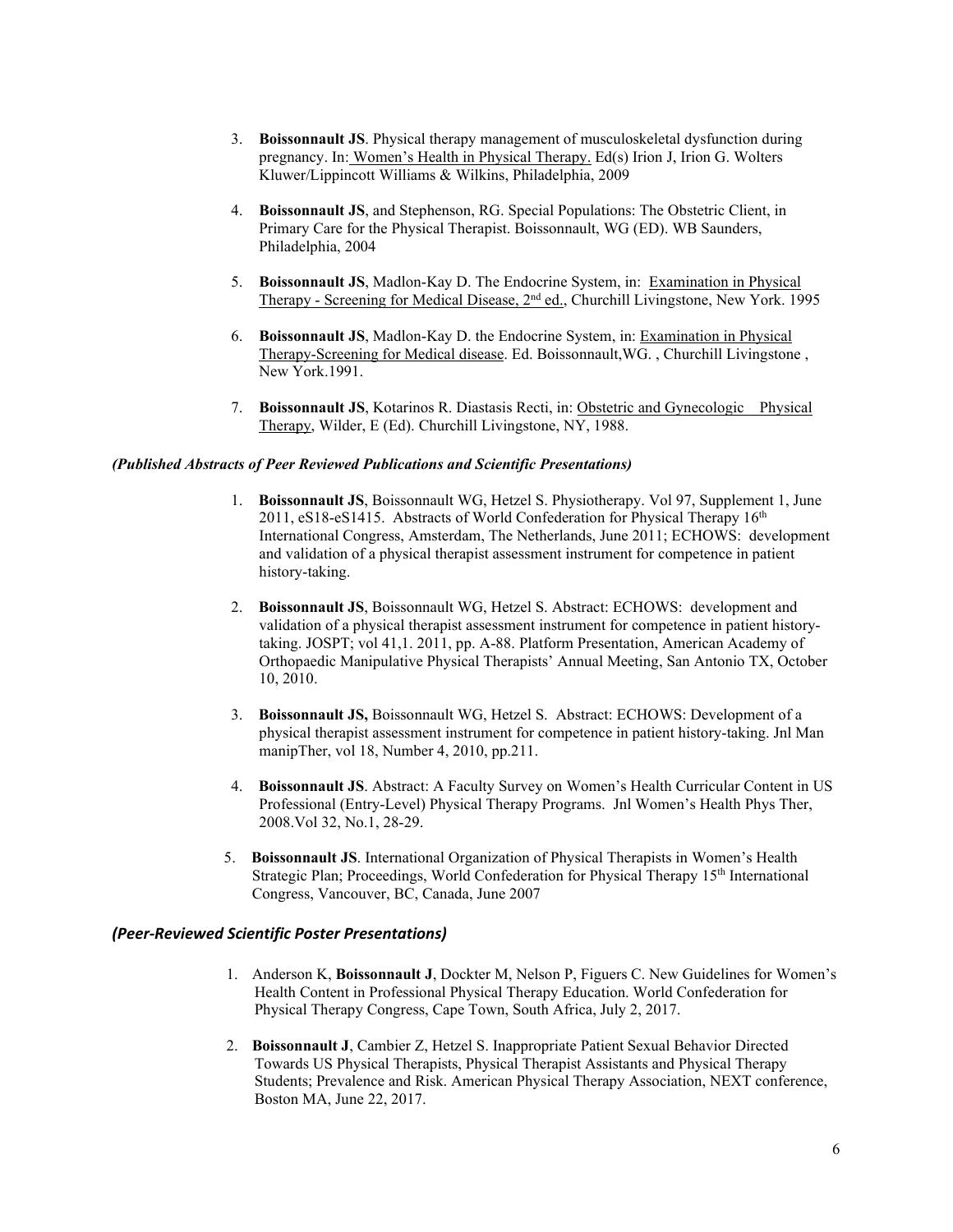- 3. Magnusson D, **Boissonnault** J, Hallisy K. Poster- **UW-Madison Physical Therapy Program Service-Learning Project in Toledo District, Belize.** Medical Education Day, UW-Madison School of Medicine and Public Health. March 9th, 2012.
- 4. **Boissonnault JS, Boissonnault WG.** Poster: ECHOWS: Development of a physical therapist assessment instrument for competence in patient history-taking. Orthopedic Section, APTA Combined Sections Meeting, New Orleans, February 2011
- 5. Katsma R, Hallisy K, **Boissonnault J**. Poster-Physical therapy students collaborate with community partner to provide three-week primary prevention program for childhood obesity. Combined Sections Meeting, New Orleans, LA Feb, 2011.
- 6. **Boissonnault JS**. Poster: A Faculty Survey on Women's Health Curricular Content in US Professional (Entry-Level) Physical Therapy Programs. Academic Staff Showcase; HSLC, UW-Madison School of Medicine and Public Health; April 23, 2008.
- 7. **Boissonnault JS**. Poster: A Faculty Survey on Women's Health Curricular Content in US Professional (Entry-Level) Physical Therapy Programs. Medical Education Day, UW-Madison School of Medicine and Public Health; 2008.
- 8. **Boissonnault JS**. Poster: A Faculty Survey on Women's Health Curricular Content in US Professional (Entry-Level) Physical Therapy Program. Combined Sections Meeting, APTA. February, 2008. Nashville TN.
- 9. **Boissonnault JS**. Poster: A Faculty Survey on Women's Health Curricular Content in US Professional (Entry-Level) Physical Therapy Program. WCPT Congress, Vancouver BC, Canada June 2007

#### *(Peer Reviewed Scientific Presentations; those not previously listed under abstract publications)*

- 1. The Severity and Impact of Pelvic Girdle Pain and Low Back Pain in Pregnancy in US, UK, Norway and Sweden. Gutke A, **Boissonnault J**, Brook G, Stuge B. The World Confederation for Physical Therapy Congress, Cape Town, South Africa, July 2, 2017. Platform Presentation.
- 2. Brook G, **Boissonnault J**, Al Sobayel H, Daniel J, Avni C. Pelvic Floor Assessment and Treatment. Panel Presentation. The World Confederation for Physical Therapy Congress, Cape Town, South Africa, July 2, 2017.
- 3. Survey on Inappropriate Patient Sexual Behavior (IPSB) Directed Towards United States Physical Therapy Practitioners and Students; Prevalence and Risk. **Boissonnault JS**, Cambier Z, Hetzel S. The World Confederation for Physical Therapy Congress, Cape Town, South Africa, July 2, 2017. Platform Presentation.
- 4. The What, When, Where, and How of Women's Health Content in DPT Education. APTA Combined Sections Meeting, February 18, 2017, San Antonio, TX. Presenters: Anderson K, **Boissonnault JS**, Dockter M, Figures C, Nelson P.
- 5. Inappropriate Patient Sexual Behavior: Evidence-Based Interventions. APTA Combined Sections Meeting, February 18, 2017, San Antonio, TX. Presenters: **Boissonnault JS**, Cambier Z.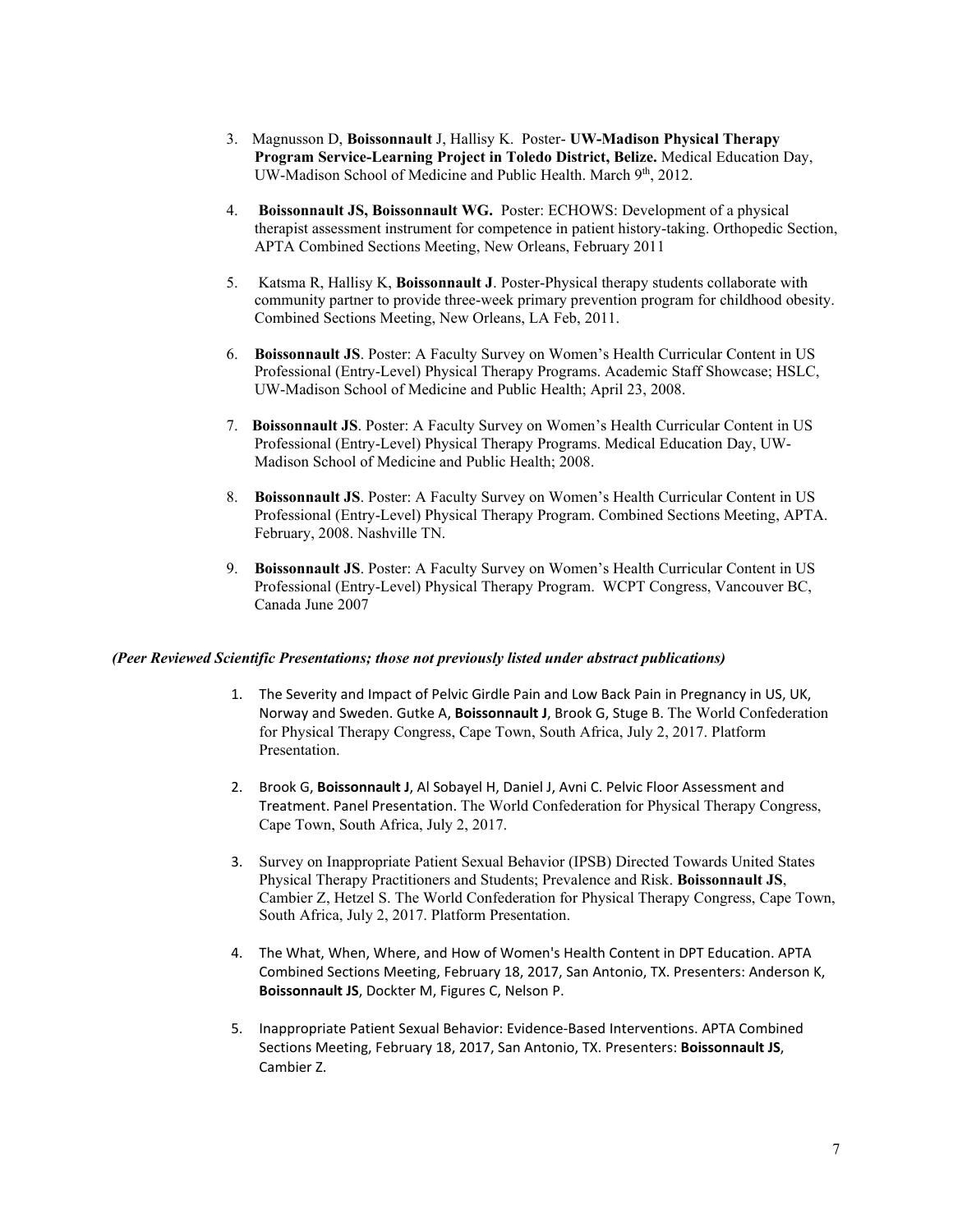- 6. Management of Musculoskeletal Dysfunction in the Obstetric Client, A Case-Based Approach-PA PT meeting, Lancaster PA; 3 days, PA Physical Therapy Association, October 28-30, 2016
- 7. Effectiveness of Disability Awareness Curriculum in Influencing Student Knowledge of Attitudes toward People with Disabilities in Southern Belize. APTA Combined Sections Meeting, February 17, 2016, Anaheim CA. Presenter: Dr. Dawn Magnusson. Authors: Dawn Magnusson (1); Francisco Cal (2); **Jill Boissonnault** (3)
- 8. Nelson, P., Figuers, C., **Boissonnault, J.** et. al. Women's Health Content Guide Update, Academic Survey Results. Short Course. APTA Combined Sections Meeting. Chicago, IL. Feb 10, 2012.
- 9. Systematic Review of Exercise for Low Back Pain and Pelvic Girdle Pain in Pregnancy. **Boissonnault JS**. Platform Presentation. APTA Combined Sections Meeting, February 10, 2012 Chicago IL
- 10. Preliminary Results of the SOWH Task Force on Women's Health Physical Therapy content in First-Professional Physical Therapy Education. Combined Section Meeting, Nashville TN 2004
- 11. **Boissonnault JS**, Boissonnault WG, Gaber G. World Confederation for Physical Therapy 14th International Congress, Barcelona, Spain; June 2003; Transient Osteoporosis of the Hip in Pregnancy, A Case Presentation. 2-hours.
- 12. Transient Osteoporosis of the Hip in Pregnancy: Co-Presenter Combined Sections Meeting, APTA, Boston. 2002
- 13. Transient Osteoporosis of the Hip in Pregnancy: Co-presenter Physical Therapy national conference, Anaheim CA. 2001
- 14. Combined Sections Meeting, APTA. Treatment Strategies for the Obstetric Client: Post-Partum Complications. 1997
- 15. Combined Sections Meeting, APTA. Orthopedic Management of OB Patient, Body Mechanics for Women in the Childbearing Years. 1993
- 16. Combined Sections Meeting, APTA. Positioning in Labor and Delivery for Women with Spinal Dysfunction. 1992
- 17. Combined Section Meeting, APTA. Incidence of Diastasis Recti Abdominis during the Childbearing Year. Platform Presentation, 1987, Atlanta, GA.

#### *(Non-Peer Reviewed Publications)*

- 1. Update to Section on Women's Health, APTA-Guidelines for Women's Health Content in Professional Physical Therapy Education. Task Force on Women's Health Content in Professional PT Education (Nelson P, Figuers C, **Boissonnault JS,** Dockter M, Anderson K, et al). Section on Women's Health, APTA. 2014.
- 2. **Boissonnault JS**. Rocky Mountain University for the Health Professions; Feasibility Study, "Doctoral Programs and Residency in Women's Health and Women's Health Physical Therapy"**.** September, 2011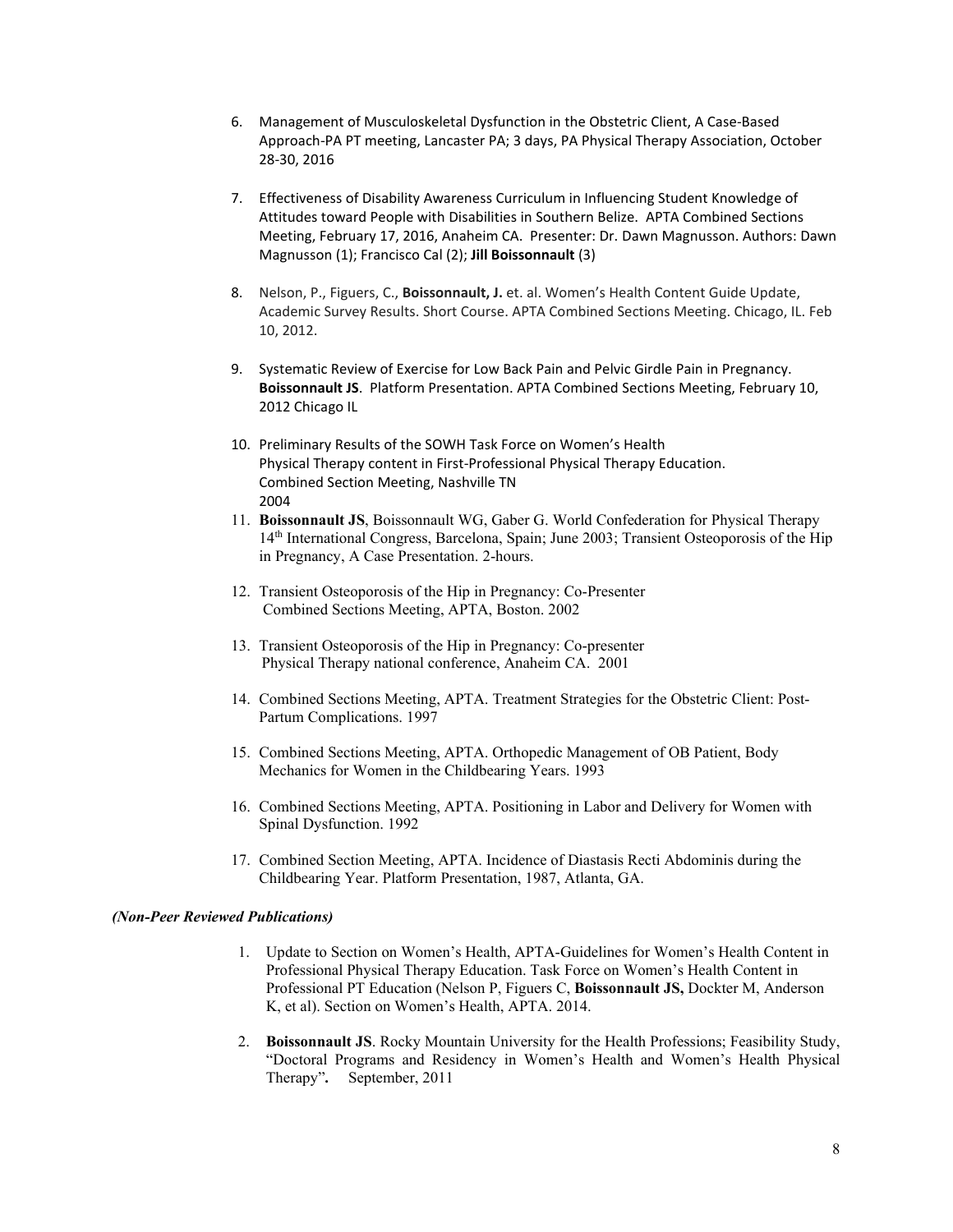- 3. **Boissonnault JS**. Section on Women's Health Marketing Brochures; Editor: Physical Therapy During Pregnancy and Post-Partum Period. 2008; SOWH, APTA. Alexandria, VA.
- 4. Section on Women's Health, APTA-Post-Professional Education and Credentialing Task Force (Dockter M, **Boissonnault JS,** Abraham K, Bryan-Coe J, Chelstowski R.) Petition for Certification of Women's Health Specialization including the *Description of Specialty Practice*. Section on Women's Health, APTA, 2006.
- 5. Section on Women's Health, APTA-Guidelines for Women's Health Content in Professional Physical Therapy Education. Task Force on Women's Health Content in Professional PT Education (**Boissonnault JS, Chair**; Dockter M, Anderson K, Dunbar A, LaPorta Krum L). Section on Women's Health, APTA. 2005.

#### **(Non-Peer Reviewed Scientific Presentations (Invited)-National/Regional/State and Local)**

- 1. Therapeutic Alliance; A Moral Imperative and Just Good Practice. 4-hour CE course for the WI PT Association Fall Meeting, October 5th, 2018, Wisconsin Dells, WI.
- 2. Case-Based Management of Musculoskeletal Dysfunction in the Obstetric Client. Nebraska Physical Therapy Association, April 28, 2018. 8 hr CE course.
- 3. Pelvic Physical Therapy 1. A Case-Based Approach to Management of Urinary Incontinence and Pelvic Organ Prolapse. May 2-3 2015, April 30-May 1, 2016, April 8-9 2017, April7-8 2018. Brooks Institute for Higher Learning, Jacksonville FL. 16-hour CE course.
- 4. Obstetric Physical Therapy. Physical Therapy Management of Pregnancy and Postpartum Musculoskeletal Dysfunction. December 2-4, 2016, January 5-7, 2018. Brooks Institute for Higher Learning, Jacksonville FL. 22-hour CE course.
- 5. Office of Service Learning and Community Based Research Spring 2013 Speaker Series, April 3rd, 2013. Presentation on PT 600 Service learning Course
- 6. 3rd Annual Health Science Teaching Symposium/UW-Madison Teaching Academy Winter Retreat. "Where can community service learning be taught and how do we assess students?" January 18<sup>th</sup>, 2012. One of three speakers in a break out session 10:25-11:30 am.
- 7. Therapeutic Alliance; A Moral Imperative and Just Good Practice. 4-hour CE course presented on behalf of the UW-Madison PT program to meet licensure requirements for PT/PTA's in WI. -Four presentations in 2015/16
- 8. Beyond Networking: steps to developing Strong Mentoring Relationships. At NEXT, the annual conference of the American Physical Therapy Association. National Harbor, MD, June 5th, 2015. 1.5-hour panel participant.
- 9. The Ethics and Jurisprudence of Informed Consent. 4-hour CE course. Mercy Medical Center in Janesville WI. 10/11/14
- 10. Florida State PT Assoc. meeting, Orlando FL, 9/12-13, 2014. 1) Keynote address, 2) Preconference 8.0-hour course on Obstetric PT, 3) 4-hour presentation in the conference program on additional OB PT topics.
- 11. Obstetric Examination and Treatment Considerations for the Outpatient Orthopedic Physical Therapist. Colorado Physical Therapy Association Annual Meeting, Parker CO, March 29<sup>th</sup>, 2014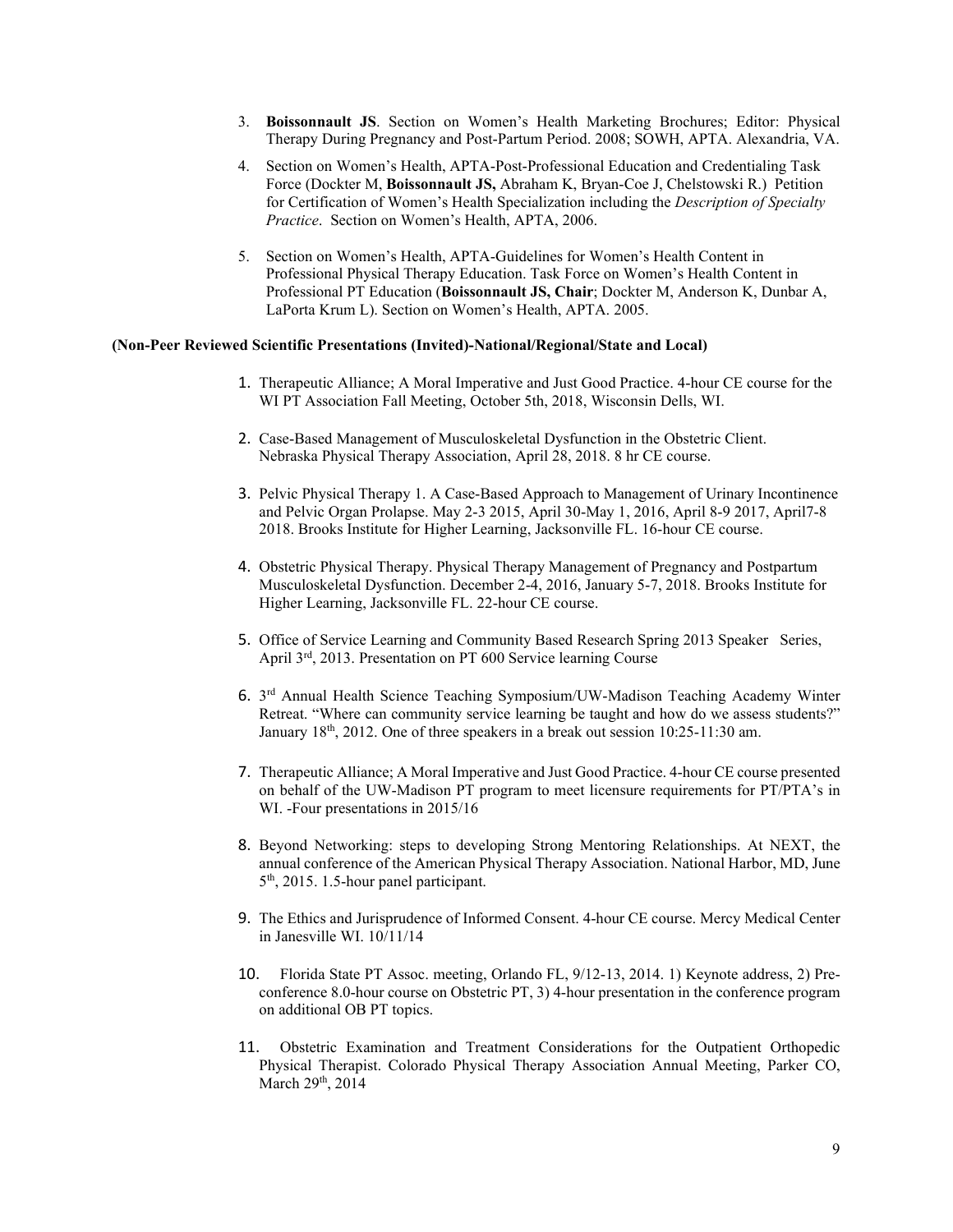- 12. Northwestern University DPT Program Alumni Weekend continuing education program. On 4/12/14; 6-hour CE course on OB PT dysfunction. Chicago, IL.
- 13. Management of Selected Obstetric Musculoskeletal Dysfunction. March 7, 2014. Wheaton Franciscan Hospital, Waukesha WI
- 14. Introduction to Selected Women's Health Musculoskeletal Dysfunction for the Outpatient Physical Therapist. November 15<sup>th</sup>, 2013. University of WI-LaCrosse.
- 15. Clinical Pearls for Management of the Obstetric Patient. September  $9<sup>th</sup>$  and  $16<sup>th</sup>$  (6 hours). Meriter Hospital, Madison WI.
- 16. The Ethics and Jurisprudence of Informed Consent. 4-hour CE course presented on behalf of the UW-Madison PT program to meet licensure requirements for PT/PTA's in WI.
	- 1. April 8th, 2013 Marshfield Clinics, Marshfield WI
	- 2. September 23, 2013 Dean Care, Madison WI
	- 3. November 11th, 2013 Wheaton Franciscan, Waukesha WI
	- 4. December 9<sup>th</sup>, 2013 St. Mary's Hospital, Green Bay WI
	- 5. January 27<sup>th</sup>, 2014, Meriter Hospital, Madison WI
	- 6. February 17<sup>th</sup>, 2014 Mendota Mental Health, Madison WI
	- 7. May 7th, 2014, Froedtert hospital, Milwaukee, WI
	- 8. May  $12^{th}$ , 2014, Mercy Medical Center, Oshkosh WI<br>9. October  $17^{th}$ , 2014, Ministry Health, Rhinelander WI
	- October 17<sup>th</sup>, 2014, Ministry Health, Rhinelander WI
- 17. Management of Musculoskeletal Dysfunction in the Obstetric Client Green Bay WI: PT/PTA's @ Provea Health Systems. September 9-10, 2011
- 18. Selected Physical Therapy Management Strategies for Musculoskeletal Dysfunction in the Obstetric Client. Red Cedar Medical Center, Menomonee WI, 3/9/11
- 19. Health Literacy and The Ethics of Making Ourselves Understood. 4-hour CE course presented on behalf of the UW-Madison PT program to meet licensure requirements for PT/PTA's in WI.

## 2011

- 1. May 23, 2011-St. Agnesian Health Care System, Fond du Lac, WI
- 2. July 11, 2011-Dean Care East, Madison WI
- 3. July 25, 2011-Wheaton Franciscan Hospital, Wauwatosa, WI
- 4. October 17, 2011-Baycare Medical Center, Green Bay WI

2012

- 1. May 21<sup>st</sup>, 2012 Monroe Clinics, Monroe WI
- 2. September 10<sup>th</sup>, 2012 Marshfield Clinics, Marshfield WI
- 3. October 8th, 2012 Mercy Health Care, Janesville WI
- 4. October 15th, 2012 Gunderson Lutheran Hospital, LaCrosse WI
- 20. Cultural Competence; an Ethical Charge. Marshfield Clinics (physical therapy) in Wausau WI-July 29, 2010
- 21. Ethics and Jurisprudence in Relation to Violence and Abuse in the Lives of Physical Therapy Clients. A 4-hour CE course co-presented with WI Coalition Against Domestic Violence presented on behalf of the UW-Madison PT program to meet licensure requirements for PT/PTA's in WI
	- 1. January 30, 2010- Phi Theta PT Student Organization, UW-Madison/WPTA
	- 2. March 9, 2010-Columbia/St Mary's Hospital, Milwaukee WI
	- *3.* May 13th, 2010*-*St. Agnesian Health Care System, Fond du Lac, WI.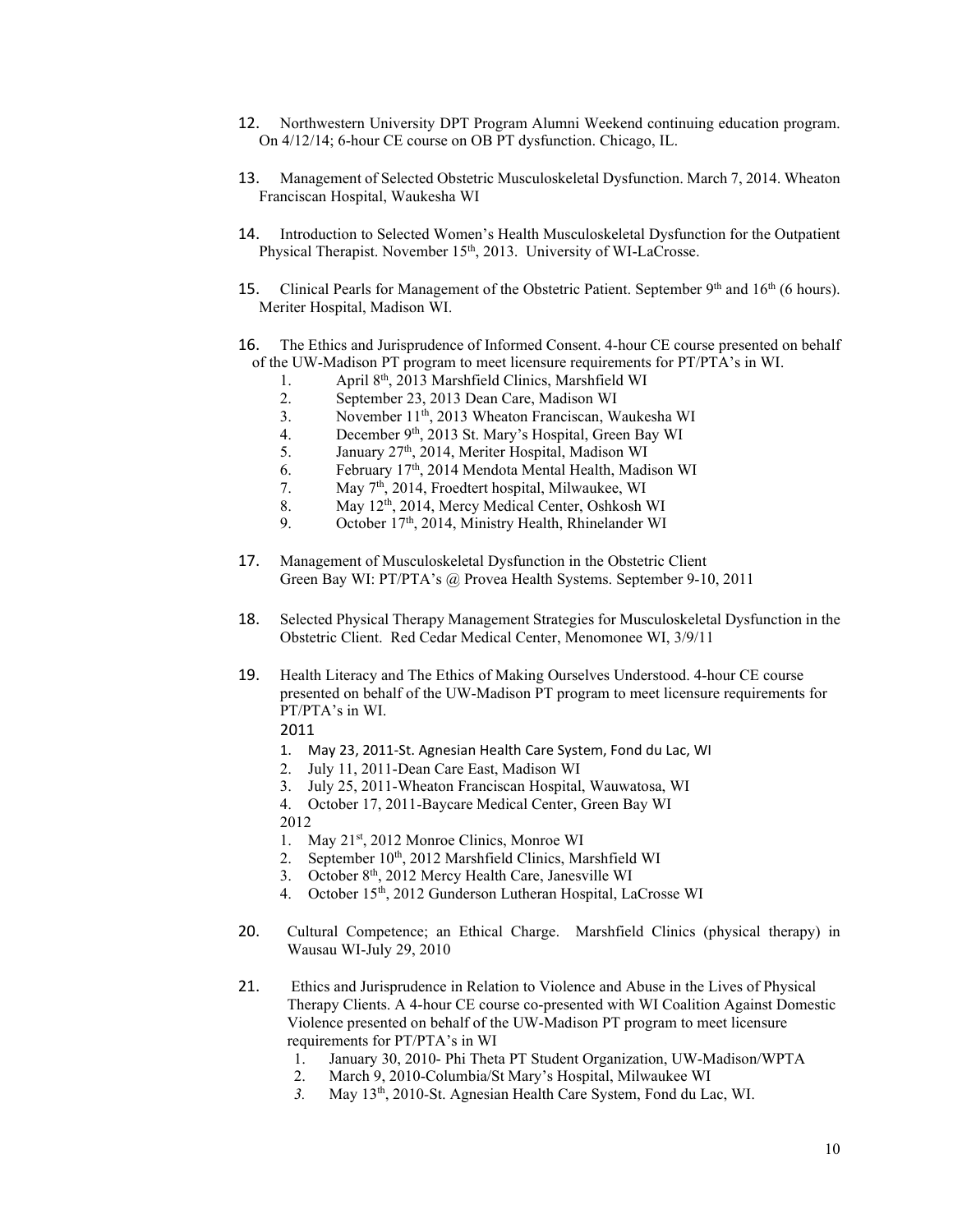- 4. September 20<sup>th</sup>, 2010-Meriter Health Services, Madison WI.
- 5. October 24<sup>th</sup>, 2010-St. Mary's Hospital, Green Bay WI.
- *6.* January 24th, 2011-WI DPI videoconference
- 22. Striving Toward Cultural Competence: An Ethical Charge. 4-hour CE course presented on behalf of the UW-Madison PT program to meet licensure requirements for PT/PTA's in WI.

|                             | January 2008-South West       |
|-----------------------------|-------------------------------|
| District, WI PT Association |                               |
| 2.                          | March 2008-Meriter Hospital,  |
| Madison WI                  |                               |
| 3.                          | July 2008-VA Milwaukee        |
| 4.                          | October 2008-For DPI WI in    |
| the Dells                   |                               |
| $\mathcal{L}$               | October 2008-Wausau area PT   |
| clinic staff                |                               |
| 6.                          | January 2009-Madison $\omega$ |
| UWHC                        |                               |
| 7.                          | March 2009-Hartford WI        |
| 8.                          | July 2009-Green Bay WI-St     |
| Mary's                      |                               |
| 9.                          | August 2009-VA Madison        |
| 10.                         | July 2010-Marshfield clinic   |
|                             |                               |

- 23. Management of Musculoskeletal Dysfunction in the Obstetric Client. Denver, CO. Nov 5- 7, 2010.
- 24. Management of Musculoskeletal Dysfunction in the Obstetric Client. MN PTA, Minneapolis, MN Sept 24-26, 2010.
- 25. Management of Musculoskeletal Dysfunction in the Obstetric Client-Wisconsin State Physical Therapy Conference, April 15-16, 2010.
- 26. Management of Musculoskeletal Dysfunction in the Obstetric Client-Nebraska State Physical Therapy Conference, April 9-10, 2010.
- 27. Global Health symposium: Wisconsin and The World: working Together for Sustainable Health. Center for Global Health, UW school of medicine and Public Health, Madison-WI. February 4<sup>th</sup>, 2009. 'UW-Madison Physical Therapy Service-Learning Project: Rehab in Punta Gorda, Belize'
- *28.* Management of Musculoskeletal Dysfunction in the Obstetric Client-Kansas State Physical Therapy Conference, October 4-5, 2008.
- 29. Physical Therapy Management of Musculoskeletal Dysfunction in the Childbearing Year. 3 Day Continuing Education Seminar. Co-Instructor. 2008: Portland ME, 5/2-4
- 30. Introduction to Medical Ethics-Parts 1 and 2: Upland Hills Medical Center (Dodgeville) May 2007
- 31. Introduction to Medical Ethics-Parts 1 and 2: Fort Health Care (For Atkinson). January 2007
- 32. Introduction to Medical Ethics-Parts 1 and 2 (twice) January 2006 for Phi Theta/SWD WPTA Introduction to Medical Ethics-Parts 1 and 2: UWHC November 2006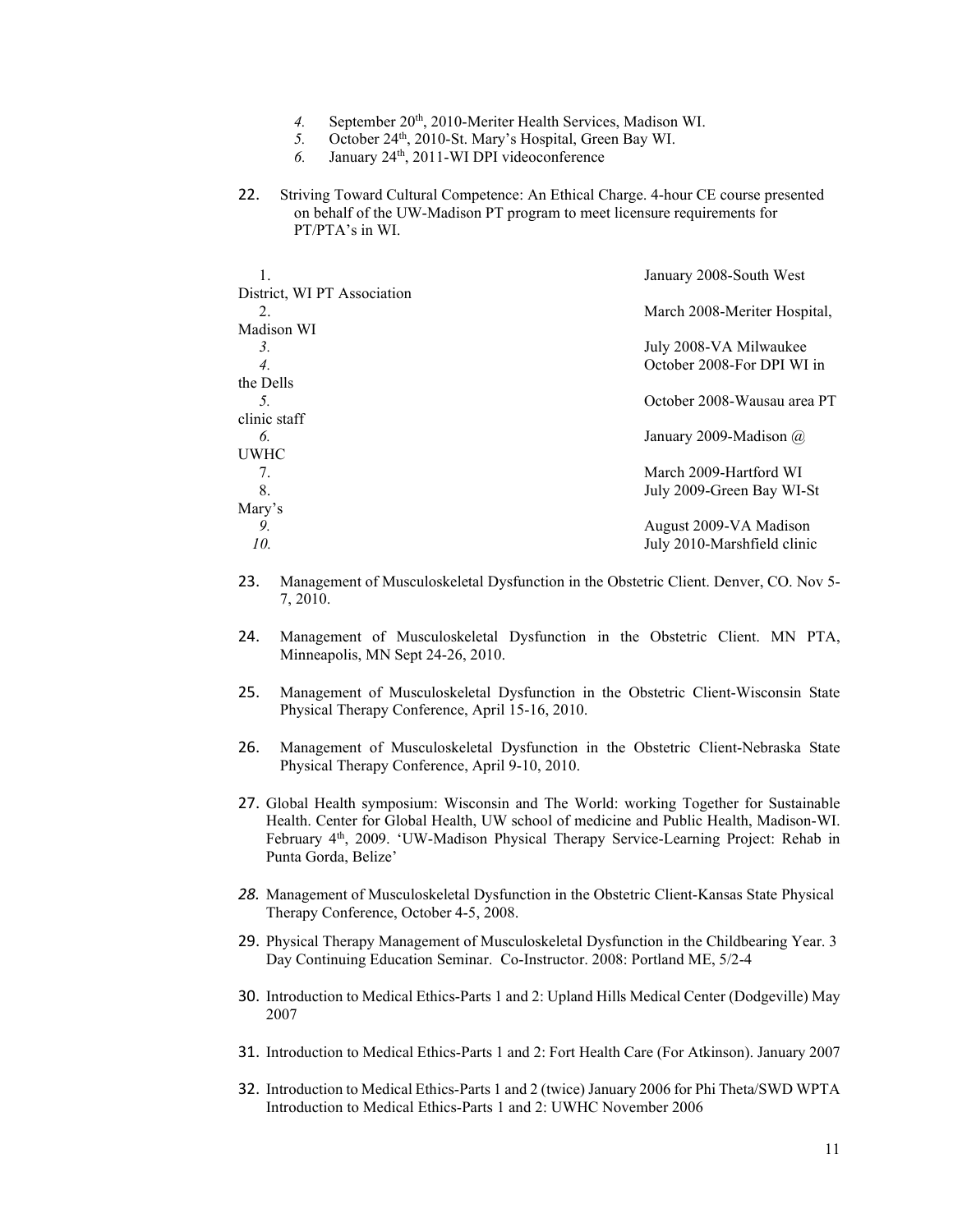- 33. Introduction to Medical Ethics-Part 2. Meriter Health Services. March 2006
- 34. Pelvic Floor Dysfunction In-service to Meriter Retirement Services Rehab Staff, Madison WI, April 2005
- 35. Pelvic Floor Dysfunction In-service to Covenant Health Care Rehab staff, Madison WI, March 2005
- 36. Introduction to Medical Ethics-Part I. Meriter Health Services Physical Therapy Staff. November, 2005
- 37. Co-Presenter to Alaska PT assoc  $50<sup>th</sup>$  anniversary celebration: Medical Imaging with Case presentations and OB eval and Rx. Anchorage, AK. October 2004
- 38. PT Management: Dysfunction of Sacro-Illiac Joint and Surrounding Structures. Watertown Health Services, Dept of Rehab and Sports Medicine. June 26, 2004
- 39. Management of Pelvic Floor Dysfunction. Watertown Community Hospital PT staff October 2002. 2-day seminar
- 40. Treating Post-Partum Dysfunction. Minneapolis, MN. June 19, 1996. 1/ 2-day seminar
- 41. Physical Therapy Management of Musculoskeletal Dysfunction in the Childbearing Year. 3 Day Continuing Education Seminar. 3-5 times per year; from 1992 to 2008 (Co-Instructor or taught alone) in the United States at different sites each course. Twice presented in Canada (Toronto and Edmonton)

2007: Charleston SC, 3/9-11 : Green Bay WI, 4/27-29 2006: Akron OH, 5/5-7 2005: Chicago IL, 5/20-22 : Bismarck ND, 10/7-8 2004: White Plains NY 3/12-14 2003: Spokane WA 4/11-13 : Nashville TN 7/9-11 2002: Omaha NE 12/13-15 2001: Conway AR 11/30-12/2 2000: St. Louis Park, MN 1/7-9 : Highland Park IL 6/23-25 : St Louis MO 8/4-6 1999: Green Bay WI 1/15-17 : Houston TX 11/12-14 : Omaha NE 12/13-15 1998: Seattle WA 4/24-26 1997: Indianapolis IN, 9/12-14 : For SOWH: 12/5-7 : Lebanon NH, 10/9-11 1996: Dates and location not retrievable 1995: Richmond VA, 4-28-30 : Chicago, IL 6/7-9 : Minneapolis MN 7/14-16 : Colorado Springs, CO 10/11-13 : Eau Claire WI 11/3-5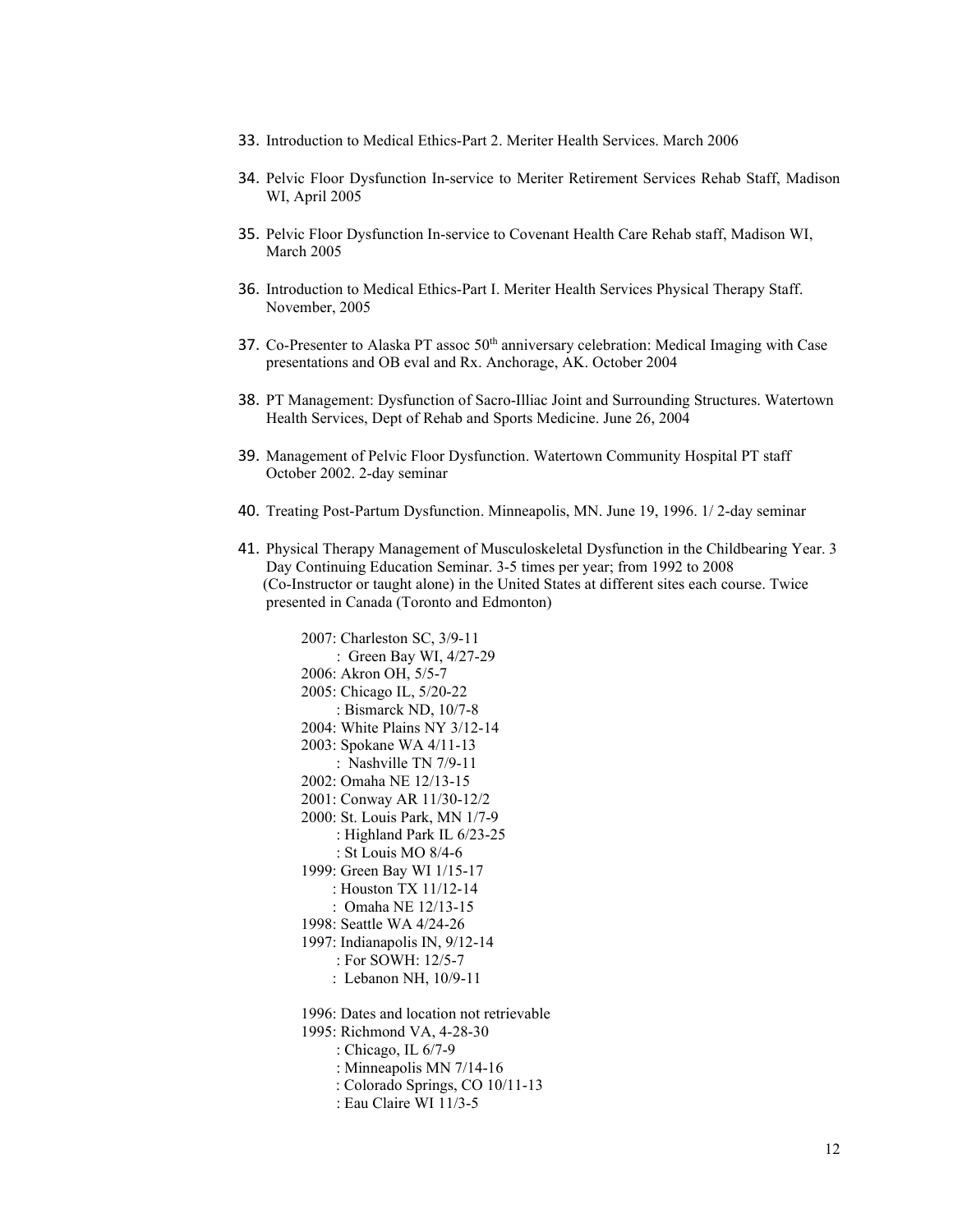1994: Minneapolis MN 2/25-27 : Edison NJ, 7/22-24 : Torrance CA, 11/18-20 1993: Minneapolis MN 1/22-24 : Atlanta GA 5/14-16 : Evanston IL, 11/5-7 1992: Minneapolis MN 9/18-20

- 42. Advancing your Skills in Musculoskeletal Treatment of the Pregnant Client. Avon-By-The-Sea, NJ. August 23, 1991
- 43. Musculoskeletal Evaluation and Treatment of the Female: Obstetrical and Gynecological Implications. Boston, MA October 28-30, 1989
- 44. Physical Therapy Assessment and Treatment of the Female Patient: Obstetrical and Gynecological Implications. Chicago, IL 12/5-7, 1987. (role as course co-coordinator and lab assistant)
- 45. Physical Therapy Assessment and Treatment of the Female Patient: Obstetrical and Gynecological Implications. Chicago, IL 3/15-21, 1986. (role as course co-coordinator and lab assistant)
- 46. Course Coordinator and Instructor: The Childbearing Year: Implications Within Physical Therapy. -Chicago, IL, March 30-31, 1984 -Fort Wayne, IN, October 14-15, 1985

#### **Non-Peer Reviewed Scientific Presentations (invited)-International**

- 1. "Introduction to Management of Musculoskeletal Dysfunction in the Obstetric Client"; Tel Aviv, Israel, March 30, 2015. 4 Hours.
- 2. Lab assistant in, "Screening for Medical Disease" presented by William Boissonnault, DPT, DHSc in Tel Aviv, Israel, April 1, 2015
- 3. Lab assistant in, "Screening for Medical Disease" presented by William Boissonnault, DPT, DHSc in Berne, Switzerland, June 1,2014
- 4. Rotorua, New Zealand. Case-Based Management of Musculoskeletal Dysfunction in the Obstetric Client. August 24-25 (2-days), 2013.
- 5. Asaf Ha Rofeh, Israel. Case-Based Management of Musculoskeletal Dysfunction in the Obstetric Client. June 5-6 (1.5 days), 2013.
- 6. Asaf Ha Rofeh, Israel. Examination and Treatment of Musculoskeletal Dysfunction in the Obstetric Client. June 4-5 (1.5 days), 2013.

*7.* INTERNATIONAL CONGRESS OF PHYSIOTHERAPISTS *Bridging theory & practice May 24th* Slovenia, Portorož . Exercise for Low Back Pain and Pelvic Girdle Pain in Pregnancy. Keynote lecture.

8. 'Transient Osteoporosis of the Hip in Pregnancy'. Presentation at Otago University for the Otago Southland Physiotherapy Trust, Dunedin, New Zealand; August 18, 2008.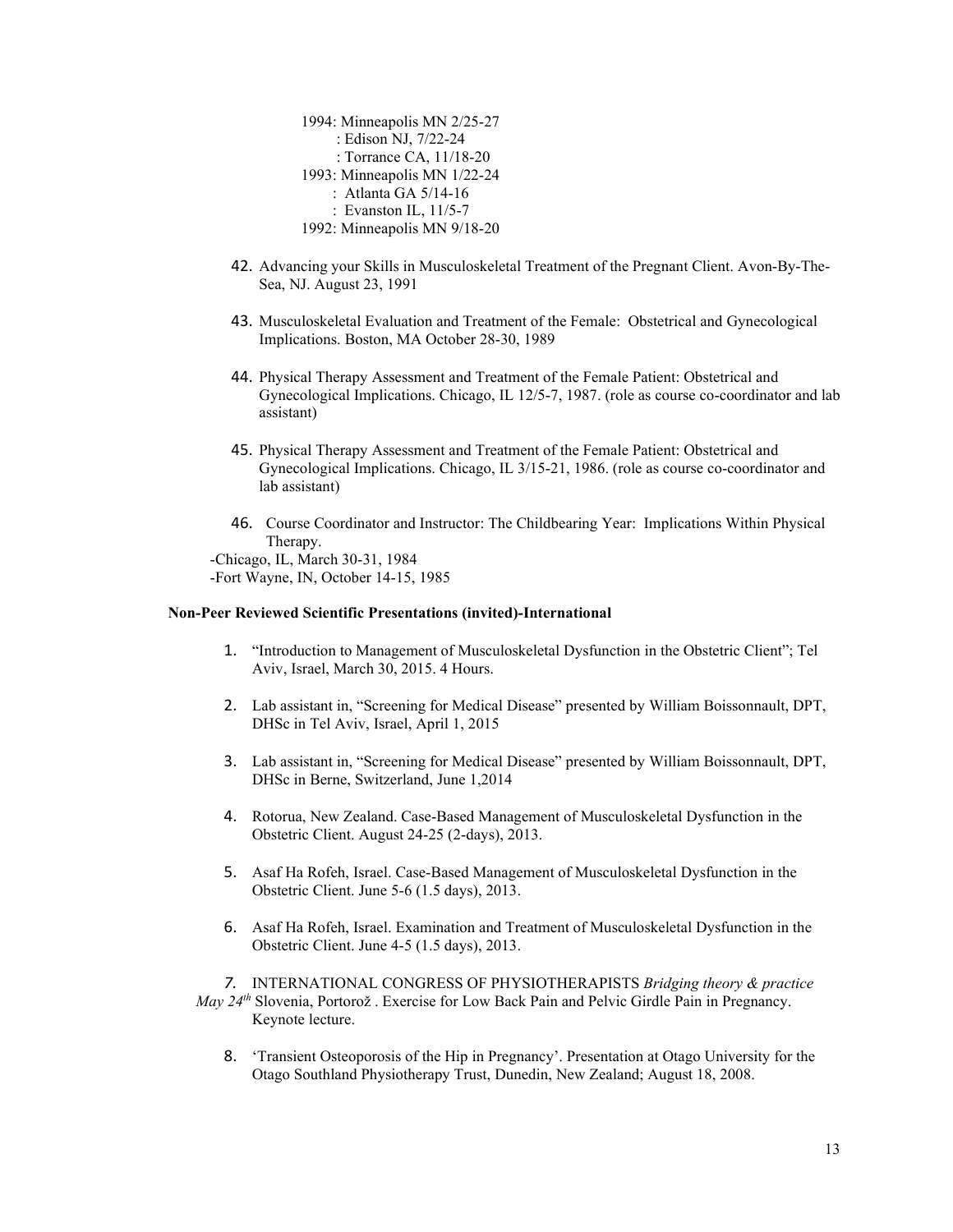- 9. Management of Musculoskeletal Dysfunction in the Obstetric Client to the New Zealand women's health physical therapy group, August15-17<sup>th</sup>, 2008, Auckland NZ.
- 10. Management of Musculoskeletal Dysfunction in the Obstetric Client to the Israeli women's health physical therapy group, February 27-29<sup>th</sup>, 2008. Assaf Harofeh, Israel.
- 11. 'Women's Health Physical Therapy: Scope and Future' to the Physical Therapy community and regional public health officials in Sao Paulo, Brazil, May10, 2007
- 12. Management of Musculoskeletal Dysfunction in the OB Client to the Brazilian Women's Health PT Division May 11, 12, 2007
- 13. Opening Presentation and remarks: International Organization of Physical Therapists in Women's Health congress on Evidence in the Treatment of Urinary Incontinence, Ljubljana, Slovenia, October 16-18, 2005.
- 14. Chair, Research session on Abdominal Musculature in Women's Health PT, WCPT Congress, Barcelona Spain, June, 2003

15. Transient Osteoporosis of the Hip in Pregnancy: Co-Presenter WCPT Congress, Barcelona, Spain. 2003

16. WCPT Congress: Yokohama, Japan: Differential Diagnosis of postpartum Coccydynia. Symposium Session. 1999

17. WCPT Congress: Yokohama, Japan: Postpartum musculoskeletal Complications; Symposium Session. 1999

18. Guest Speaker; Norwegian Women's Health Section 30<sup>th</sup> Anniversary Jubilee IOPTWH: Where Do We Go from Here? And, An overview of Women's Health PT in OB. October, 1997

19. Asaf Ha Rofeh, Israel. Israeli Women's Health Section: Management of Musculoskeletal Dysfunction in Pregnant Women. June, 1997

## *GRANT ACTIVITY*

| Authorship/Participation:<br>Amount of funding awarded:<br>\$1000                   | <b>Boissonnault JS</b>                                                                                                                                                                                                                                                       |
|-------------------------------------------------------------------------------------|------------------------------------------------------------------------------------------------------------------------------------------------------------------------------------------------------------------------------------------------------------------------------|
| Nature of Project:                                                                  | Awarded to faculty chosen to attend a semester-long<br>tutorial on how to blend on-line and traditional classroom<br>applications into course work at UW-Madison.<br>Award is to be used for some academic and scholarship<br>purpose                                        |
| Date and Source:                                                                    | Fall Semester, 2014. Blend @UW-Madison                                                                                                                                                                                                                                       |
| Authorship/Participation:<br>2.<br>Amount of funding awarded:<br>Nature of Project: | <b>Boissonnault JS, Cambier Z, Hetzel S.</b><br>\$2000<br>To cover costs of a statistical assistance from Ortho-Rehab<br>statistician, Scott Hetzel<br>For the research project, "Survey on Inappropriate Patient<br>Sexual Behavior Directed Towards United States Physical |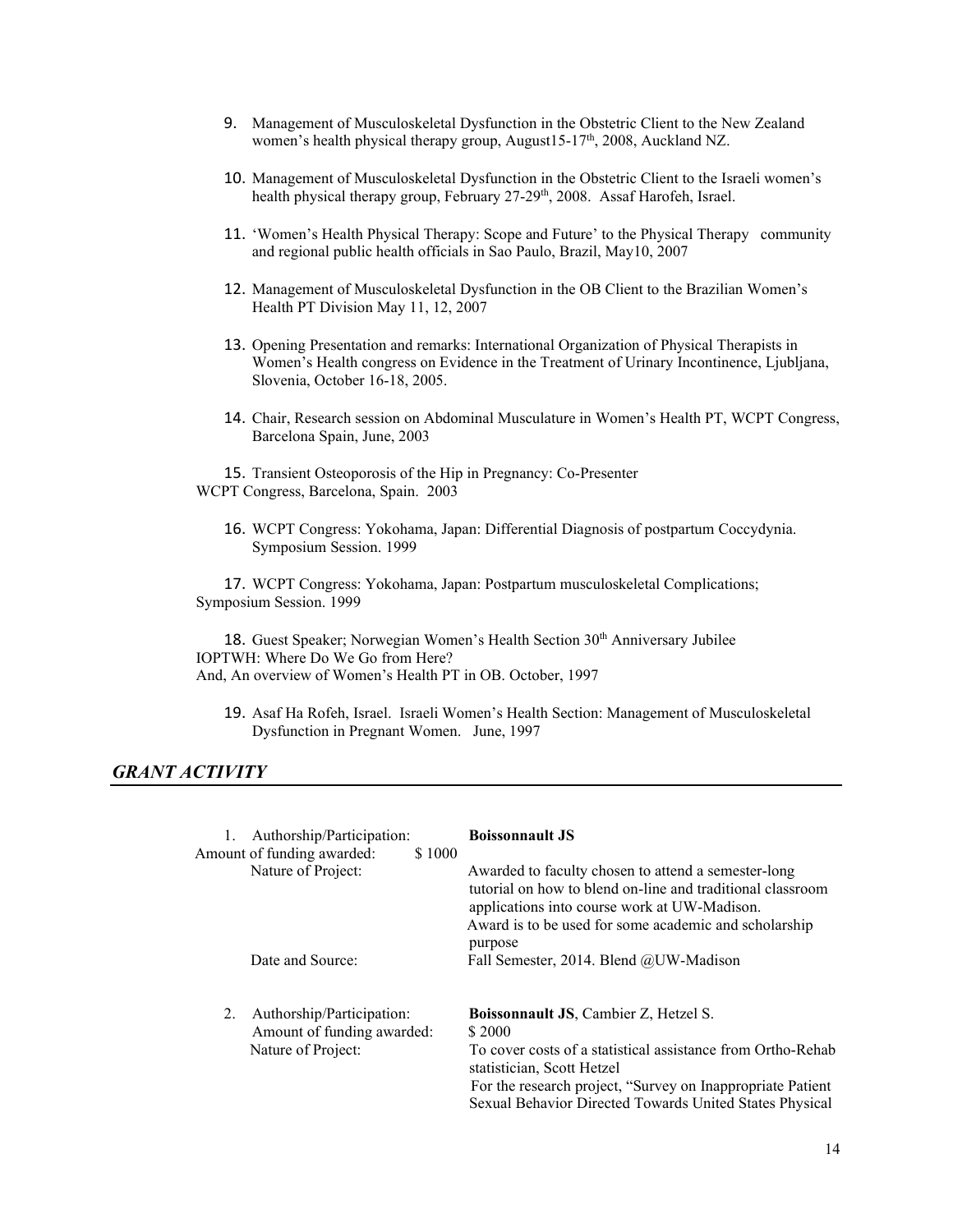|    | Date and Source:                                                                            | Therapists, Physical Therapist Assistants and Physical<br>Therapy Students; Prevalence, Risk and Reaction"<br>November 11, 2014. Section on Women's Health, APTA                                                                                                                                            |
|----|---------------------------------------------------------------------------------------------|-------------------------------------------------------------------------------------------------------------------------------------------------------------------------------------------------------------------------------------------------------------------------------------------------------------|
| 3. | Authorship/Participation:<br>Amount of funding awarded:<br>Nature of Project:               | Boissonnault JS, Boissonnault WG, Hetzel S.<br>\$5,757.90<br>To cover costs of a reliability and construct validity study<br>on the ECHOWS tool. This study was a joint project<br>between UW-Madison and Griffith University in Australia.<br>The grant funded the faculty recruited to evaluate the taped |
|    | Date and Source:                                                                            | patient-interviews (student interviews and experienced<br>clinician interviews).<br>December 1st, 2012-UW-Madison School of Medicine and<br>Public Health, Department of Orthopaedics                                                                                                                       |
|    | 4. Authorship/Participation:<br>Amount of funding awarded:<br>Nature of Project:            | <b>Boissonnault JS</b><br>\$1000<br>For Service Learning with PT students; Award given to<br>faculty traveling for the first-time submitted; other faculty<br>used the funds to travel. to assist new faculty<br>accompanying our PT students on the PT 600 Service-                                        |
|    | Date and Source:                                                                            | learning trip to Belize in 2011.<br>January 1-12, 2011-Completed January 2011. Center for<br>Global Health, UW School of Medicine and public health.<br><b>Educational Travel Grant.</b>                                                                                                                    |
|    | 5. Authorship/Participation:<br>Amount of funding awarded:<br>\$250.0<br>Nature of Project: | <b>Boissonnault JS</b><br>To assist faculty in traveling to Punta Gorda Belize for a<br>service learning experience with PT students; An award to<br>assist in funding travel for 3 faculty members on a<br>service-learning trip with PT students to Belize. I was one                                     |
|    | Date and Source:                                                                            | of the faculty and the originator of the trip as part of my<br>service-learning course, PT 600.<br>January 3-17, 2009-completed January 2009. Center for<br>Global Health, UW School of Medicine and Public<br>Health. Educational Travel Grant                                                             |

# *RESEARCH ACTIVITY (Also see Grant Activity Above)*

- 1. Survey on Inappropriate Patient Sexual Behavior Directed Towards United States Physical Therapists, Physical Therapist Assistants and Physical Therapy Students; Prevalence, Risk and Reaction. Co-Investigator with Ziadee Cambier, DPT. 2014-present.
- 2. ECHOWS: Reliability in Real-time Student Patient-interviews: A Pilot Study. Seif G, Craft S, Bowden M, Boissonnault JS. In Review: Journal of Healthcare Education.
- 3. Physical Therapy Management of the Transgender Client: A Literature Review of Hormonal and Surgical Implications for the Physical Therapist. Breslin A, Arnold N, Boissonnault JS. 2017- Present.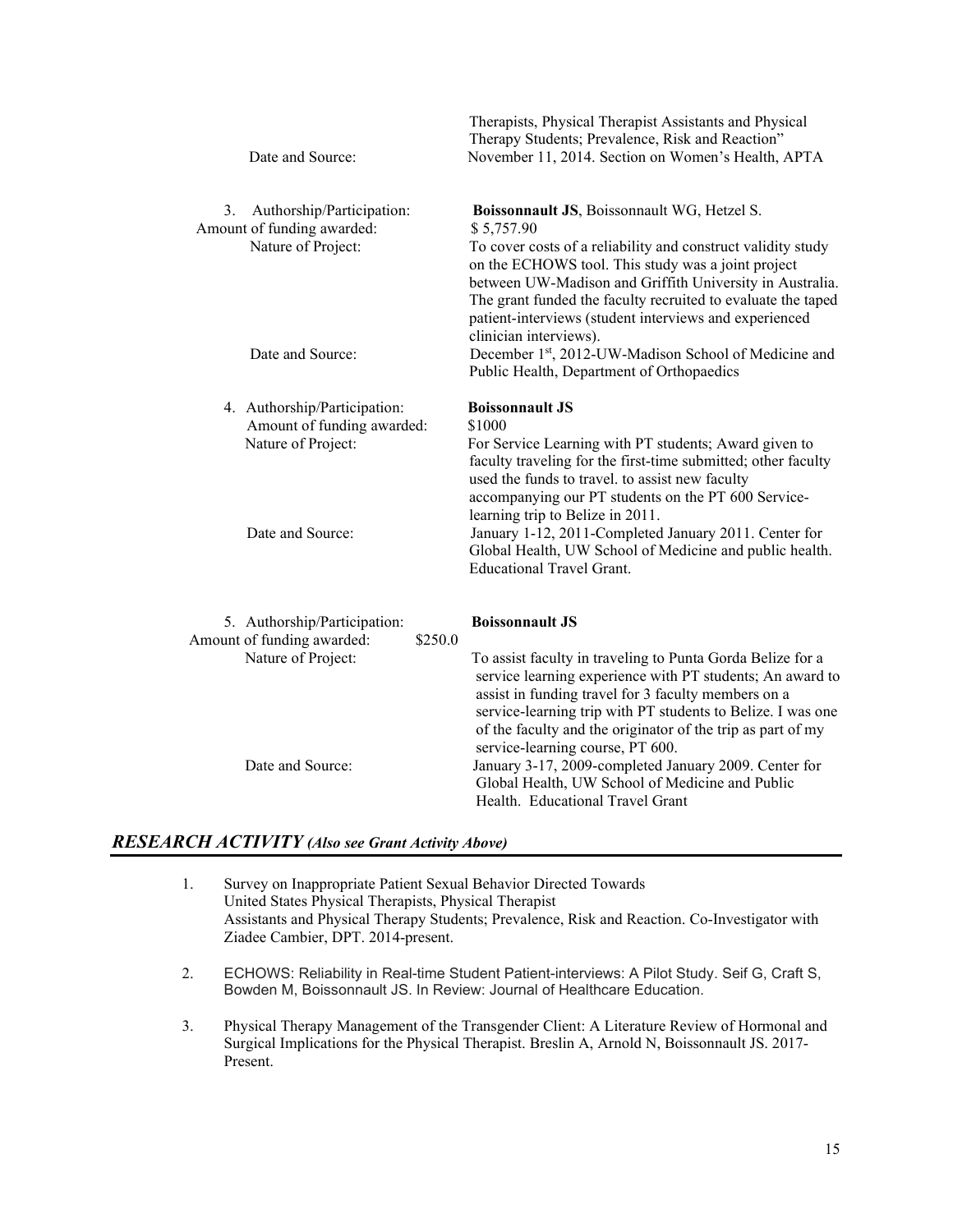4. A Case of Prenatal Back Pain – not just a mechanical cause. Fischer M, Boissonnault JS, Colquitt J. 2018-Present.

# *CONTINUING EDUCATION WORKSHOPS ORGANIZED*

- 1. 'Dizziness and Balance Issues in Persons Post Concussion and with Traumatic Brain Injury'. Whitney S. September 18-19, 2015. Doctorate in Physical Therapy Program, University of Wisconsin-Madison. Course Co-Coordinator
- 2. 'The Aging Drug-User: Pharmacology for the Older Client'. Bottomly J. November 7-8, 2014. Doctorate in Physical Therapy Program, University of Wisconsin-Madison. Course Co-Coordinator
- 3. 'Pain; It IS in the Brain!'. Louw A. November 8-9, 2013. Doctorate in Physical Therapy Program, University of Wisconsin-Madison. Course Co-Coordinator
- 4. Physical Therapy Assessment and Treatment of the Female Patient: Obstetrical and Gynecological Implications. Chicago, IL 12/5-7, 1987. (role as course co-coordinator and lab assistant)
- 5. Physical Therapy Assessment and Treatment of the Female Patient: Obstetrical and Gynecological Implications. Chicago, IL 3/15-21, 1986. (role as course co-coordinator and lab assistant)

# *MEMBERSHIPS IN SCIENTIFIC/PROFESSIONAL ORGANIZATIONS*

- 1.. American Physical Therapy Association
	- Student Member 1976-1978
	- Active Member 1983 Present
- 2. Section on Women's Health (formerly OB/GYN Section), APTA
	- $\bullet$  1983 Present
- 5. Section on Health Policy and Administration, APTA
	- 2000-present
	- Member of Global Health Special Interest Group
- 6. Section on Education, APTA
	- $\bullet$  2003-present
- 7. Orthopedic Section, APTA
	- 2015-2017
- 8. International Continence Society
	- $\bullet$  2014-present

# *CONSULTANT APPOINTMENTS*

1.Rocky Mountain University for the Health Professions; Hired consultant to determine the feasibility of a doctoral programs in Women's Health and Women's Health Physical Therapy**.** March**-**September 2011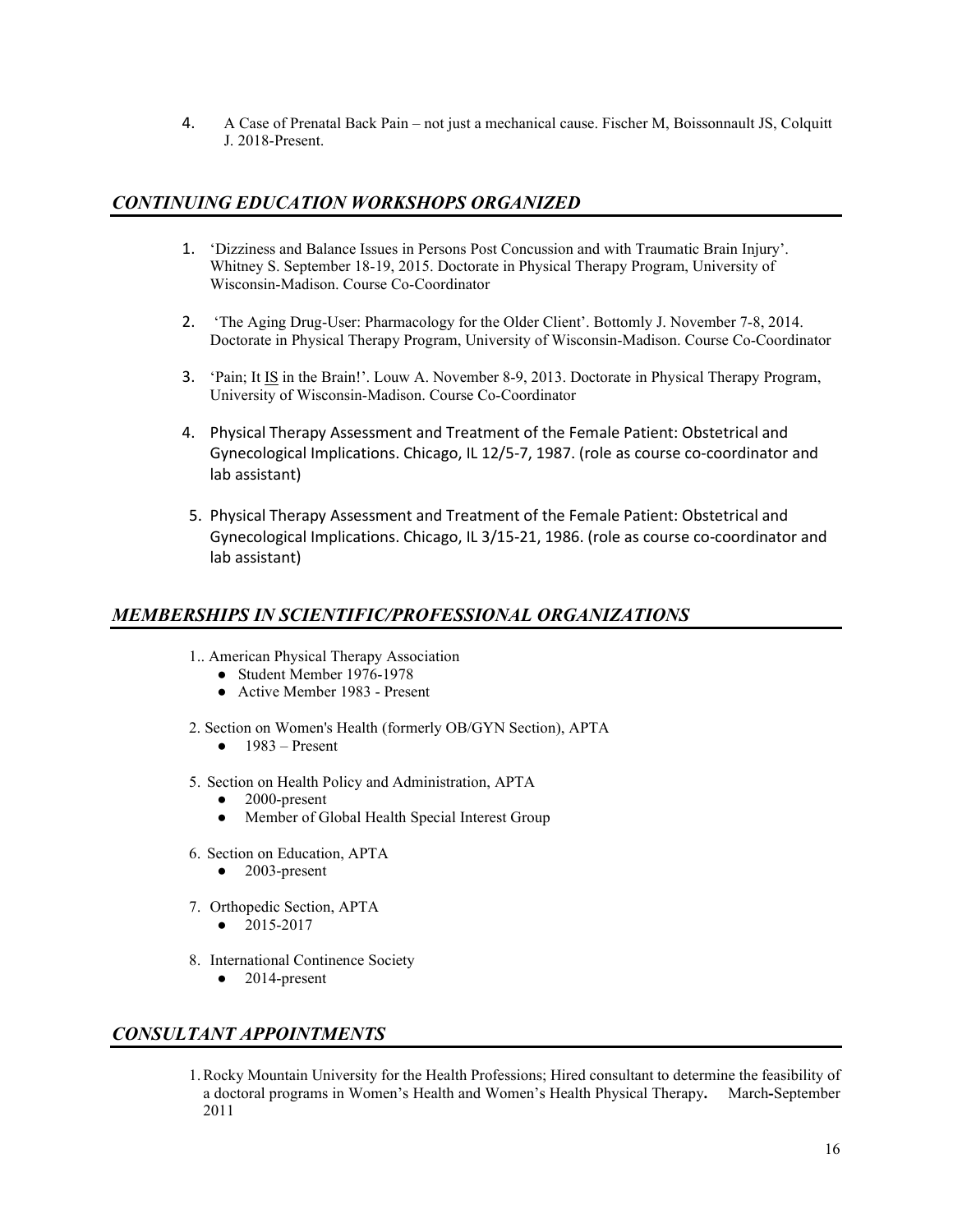2.Consulted with the Physical Therapy Program of the Medical University of South Carolina in Charleston SC on their proposed sports residency program. Presented information to 20 attendees on administrative aspects of the UWHC/Meriter Orthopedic Residency. April 4<sup>th</sup>, 2012

## *COMMUNITY AND PROFESSIONAL SERVICE (selected)*

#### Community

1. UW-Madison Faculty Volunteer UW-Madison School of Medicine and Public Health Pro-Bono MEDIC clinics 2007-2015

Professional Service-Regional

1.Chair, Curriculum Committee Rocky Mountain University for the Health Professions 2002-2003

Professional Service-National/International

- 1. Section on Women's Health (SoWH) 40<sup>th</sup> Anniversary Task Force Member SoWH (formerly OB/GYN Section), APTA 2016-17
- 2. SoWH grant reviewer Research Committee of SoWH 2015, 2016, 2017
- 3. SoWH Name Change Task Force Member SoWH, APTA 2014-2017
- 4.Content expert and reviewer for new SoWH Guidelines on Management of Pelvic Girdle Pain SoWH, APTA 2014-2017
- 5. 2011 Task Force member, Women's Health Curricula in Professional PT Programs. SoWH, APTA

2011-2014

- 6. Section Delegate to IOPTWH General Business meeting, Amsterdam, June 2011
- SoWH, APTA

2011

7. Task Force member on Diagnosis

SoWH, APTA

2010-2011.

8. Section on Women's Health Website contributor: Women's Health Clinical Specialization; References for Obstetric Physical Therapy. SoWH, APTA

2008

9. Coordinator of the writing of "The Description of Specialty Practice" SoWH, APTA

2005-2006

10.Served as Board of Director of Education SoWH, APTA

2005-2006

- 11. Chair, Task Force on Women's Health PT in 1<sup>st</sup> Professional Education, SoWH, APTA, 2002-2005
- 12. Chair, Residency Committee SoWH, APTA 1998-2002
- 13. Vice President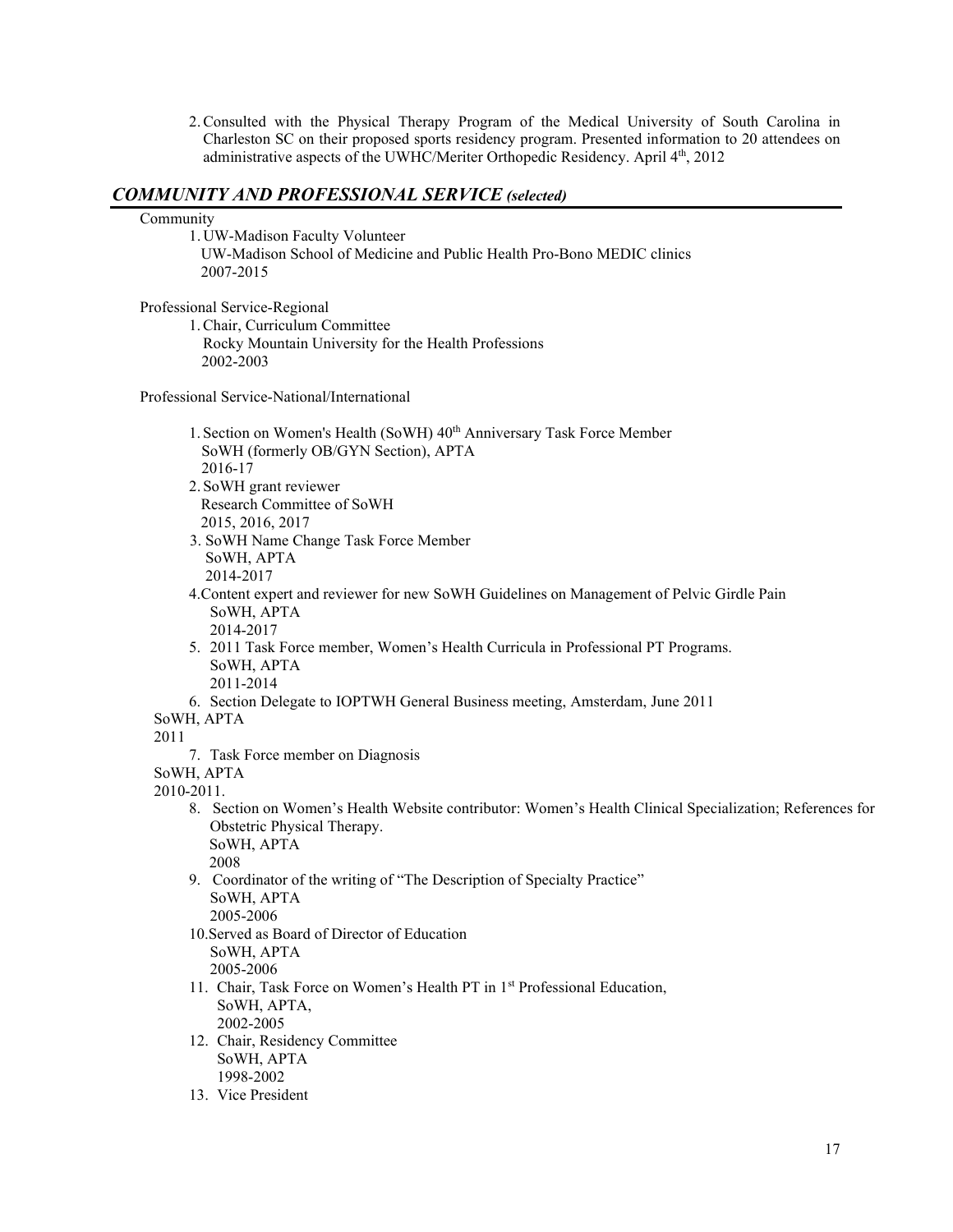SoWH, APTA 1995 – 1999

14. Treasurer

SoWH, APTA 1984 – 1990

- 15. Founder and 1<sup>st</sup> president
- International Organization of Physical Therapists in Women's Health, (IOPTWH) a Subgroup of the World Confederation for Physical Therapy (WCPT)

1998-2007

- 16. Executive Committee liaison to the IOPTWH Practice Committee IOPTWH 1999-2007
- 17. Represented IOPTWH as a delegate at the WCPT General Business Meeting in Yokohama Japan; Barcelona Spain; Vancouver, BC, Canada, Cape Town, South Africa. IOPTWH
	- 1999, 2004, 2007, 2017
- 18. Abstract Revewer for WCPT congress World Confederation for Physical Therapy (WCPT)
- 2007 WCPT congress in Vancouver BC Canada; the 2011 WCPT Congress in Amsterdam, the Netherlands; WCPT Congress Cape Town, SA 2017
	- 19. Poster abstract Reviewer for IOPTWH as part of awards committee

**WCPT** 

- 2015 WCPT Congress, Singapore
	- 20. Member of the Singapore pre and post Congress course committee WCPT
	- 2014-15 21. Platform Session Chair
		- WCPT
- 2003, 2007 and 2011 WCPT Congresses in Barcelona Spain, Vancouver BC, Canada and Amsterdam, the Netherlands
	- 22. WCPT Satellite Program review committee f WCPT
		- 2011 WCPT Congress, Amsterdam the Netherlands
	- 23. Served on the Teller committee for the WCPT General Business Meeting: **WCPT**

June 1999 in Yokohama Japan; June 2004 in Barcelona Spain; June 2-4, 2007, Vancouver, BC, Canada.

24. Member of the *International Scientific Committee* of the WCPT, as representative of the North American/Caribbean region, to provide policy and planning advice for the WCPT 2007 International Congress. WCPT

2004-2007

25. Member of the Women's Health Specialization Academy of Content Experts (SACE) as an item writer for a two-year term

American Board of Physical Therapy Specialists January 1, 2009-December 31, 2010

26. Task Force Member on *Choosing Wisely Campaign*, a campaign through the American Board of Internal Medicine

American Physical Therapy Association (APTA) 2014

- 27. Member Program Services Committee American Board of Physical Therapy Residency and Fellowship Education (ABPTRFE) January 1, 2011 to December 31, 2013.
- 28. APTA *Media Spokespersons*  APTA 2009-present
- 29. *Physical Therapy Journal* manuscript reviewer and contributor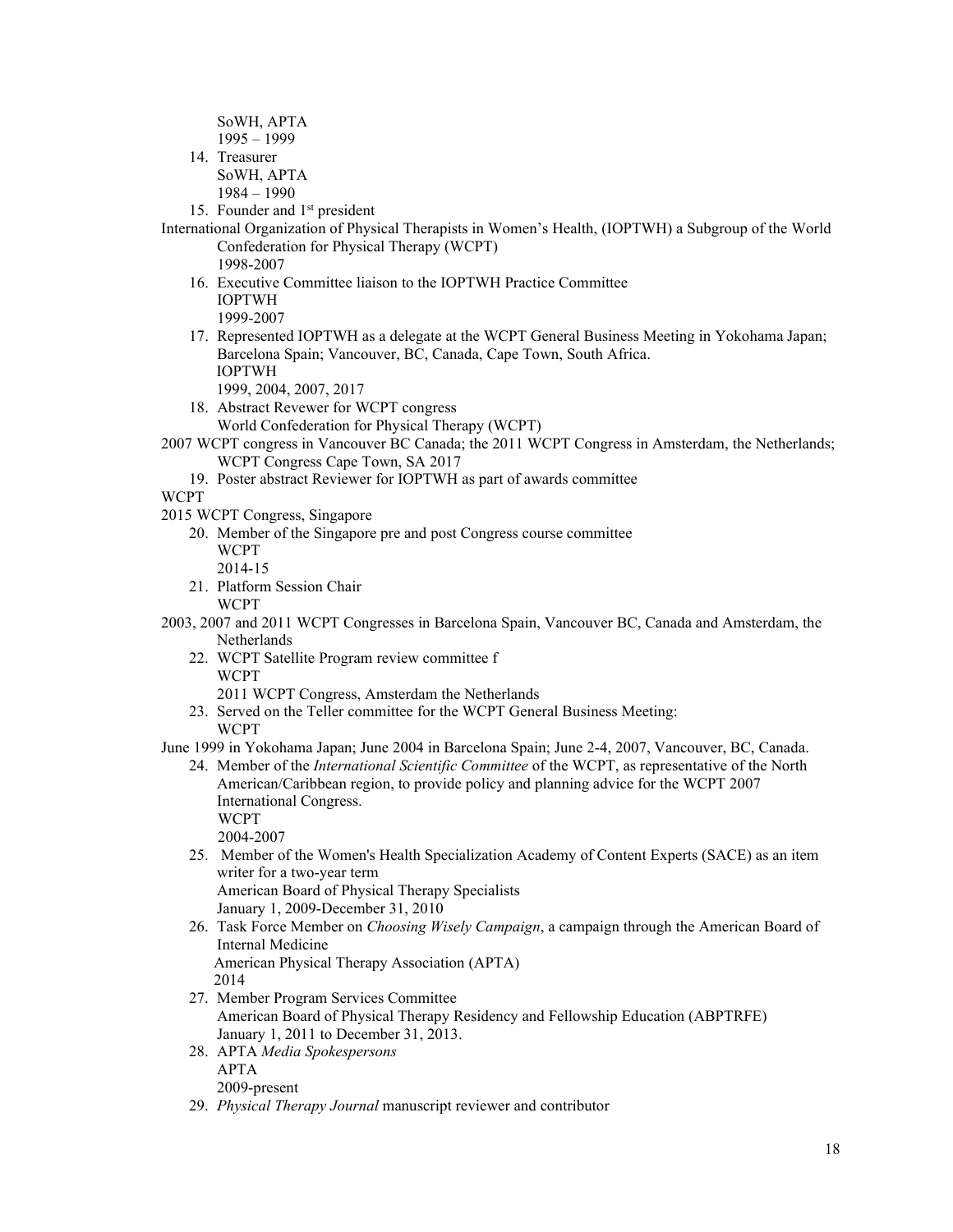APTA

2008-present

*30. Journal of Women's Health Physical Therapy Manuscript* reviewer and contributor OB/GYN Section/SOWH Journal

2008-present

- 31. *Physiotherapy Journal* Manuscript Reviewer Chartered Society for Physical Therapy (UK) 2008-present
- 32. OB/GYN Section/SOWH Newsletter editing and contributions. SoWH (formerly the Obstetric and Gynecology Section, APTA) 1984 to 2007

# *SERVICE TO THE UNIVERSITY/COLLEGE/SCHOOL*

# *Service to SU School of Health Professions, Division of Physical Therapy*

- 1. Admissions committee 2018-present
- 2. Inter-professional education: Assessor of student groups at least one time per academic year 2018 present

# *Service to GWU Health Sciences and Physical Therapy Department/DPT Program*

- 1. Curriculum Committee; 2016-2017
- 2. Admissions Committee; 2016-2017
- 3. Coordinator of student elective course, Semester VII 2016, 2017

# *Service to the GWU School of Medicine and Health Sciences*

New Visiting-line faculty member as of 1/1/16

# **Service to University of Wisconsin-Madison (selected); employment from 2003-2015**

### *UW-Madison Doctorate in Physical Therapy Program*

- Curriculum committee member; 2003-2015
- Faculty advisor for the student-led Job Fair held in conjunction with the OT program at UW-Madison. 2013-present
- -UW PT Alumni Coalition-Founding member and committee planning member 2011-2015
- -Visiting Lecture Committee 2009-2015 (Chair 2013-2015)
- -Admissions Committee member 2009-2011

# *HONORS and AWARDS*

Title or nature Awarding agency Date

1. Alumnus of the year 2012. Northwestern University Physical Therapy Program Awarded 4/20/13

2. 2012-13 University of Wisconsin SMPH Faculty and Staff Equity and Diversity Award UW-Madison School of Medicine and Public Health Awarded 2013

3. World Confederation for Physical Therapy International Service Award World Confederation for Physical Therapy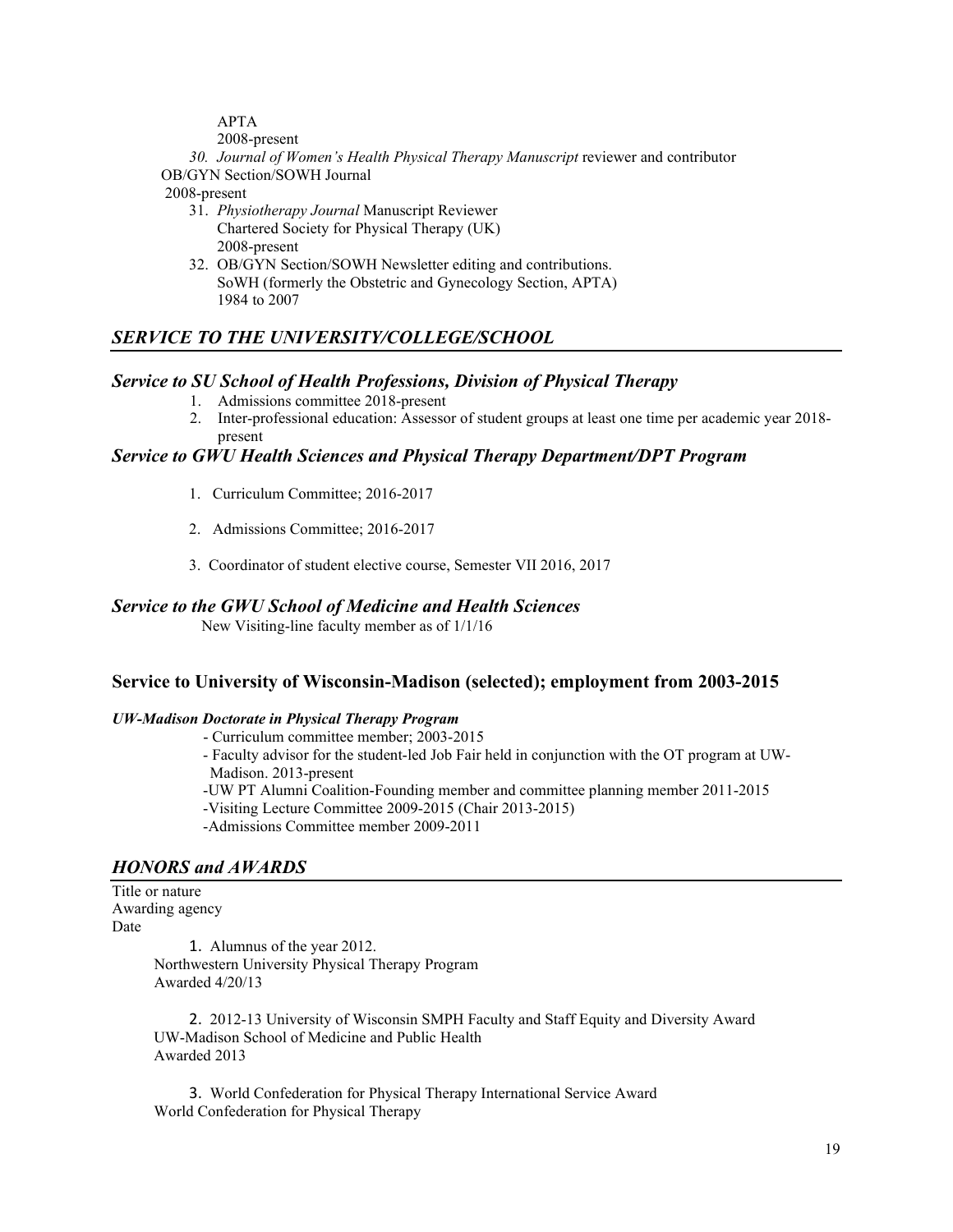Presented at WCPT 16<sup>th</sup> Congress, Amsterdam, the Netherlands June 2011

4. Social Responsibility Poster Award, for the poster: *Physical therapy students collaborate with community partner to provide 3-week primary prevention program for childhood obesity*, by Piazza RK, Boissonnault JS, Hallisy K. Health Policy and Administration Section of the APTA

Combined Sections Meeting, APTA 2011

5. Lucy Blair Service Award American Physical Therapy Association 2006

6. Wisconsin Physical Therapy Association Mentor Award WI Physical Therapy Association 2005

7. The Margie Polden Memorial lectureship Association of Chartered Physiotherapists in Women's Health, UK. Annual conference 2001

8. The 'Elizabeth Noble Award' for service to the SoWH Section on Women's Health, APTA 2000

9. Leadership Award presented to selected graduating seniors from University of Illinois at the Medical Center

University of Illinois 1976

# *CONTINUING EDUCATION ATTENDED* **(Selected from the last 5 years pertaining to teaching responsibilities)**

- 1. APTA Combined Sections Meeting -Attended every year since 1983 except 1991 -Attend selected programming related to women's health PT, service-learning and global health, professional Issues in PT as well as educational pedagogy, especially as it relates to teaching professional issues/ethics -Attend Cerasoli lecture on education each year -Teaching and Evaluating Ethics Knowledge in PT Eduction 2/3/14 (Pre-conference course)
- 2. NEXT: The Annual Conference of the APTA -Attended last 7 years -Attend selected programming on same topics as at CSM (see above) -Attend Mary McMillan and Maley lectures each year
- 3. Education Leadership Conference, APTA -Attended the last 3 years

4. Wisconsin PT Association Spring and Fall Conferences

-Attended both of these conferences regularly. Selected courses/lectures:

-Thrust and Non-Thrust Manipulation of the Cervical Spine. Ken Olson. 10/1/15

-Professional Issues Forum 10/1/15

-Cascade of Consequence: 10 Medical Conditions You Cannot Miss. W. Boissonnault. 4/11/14